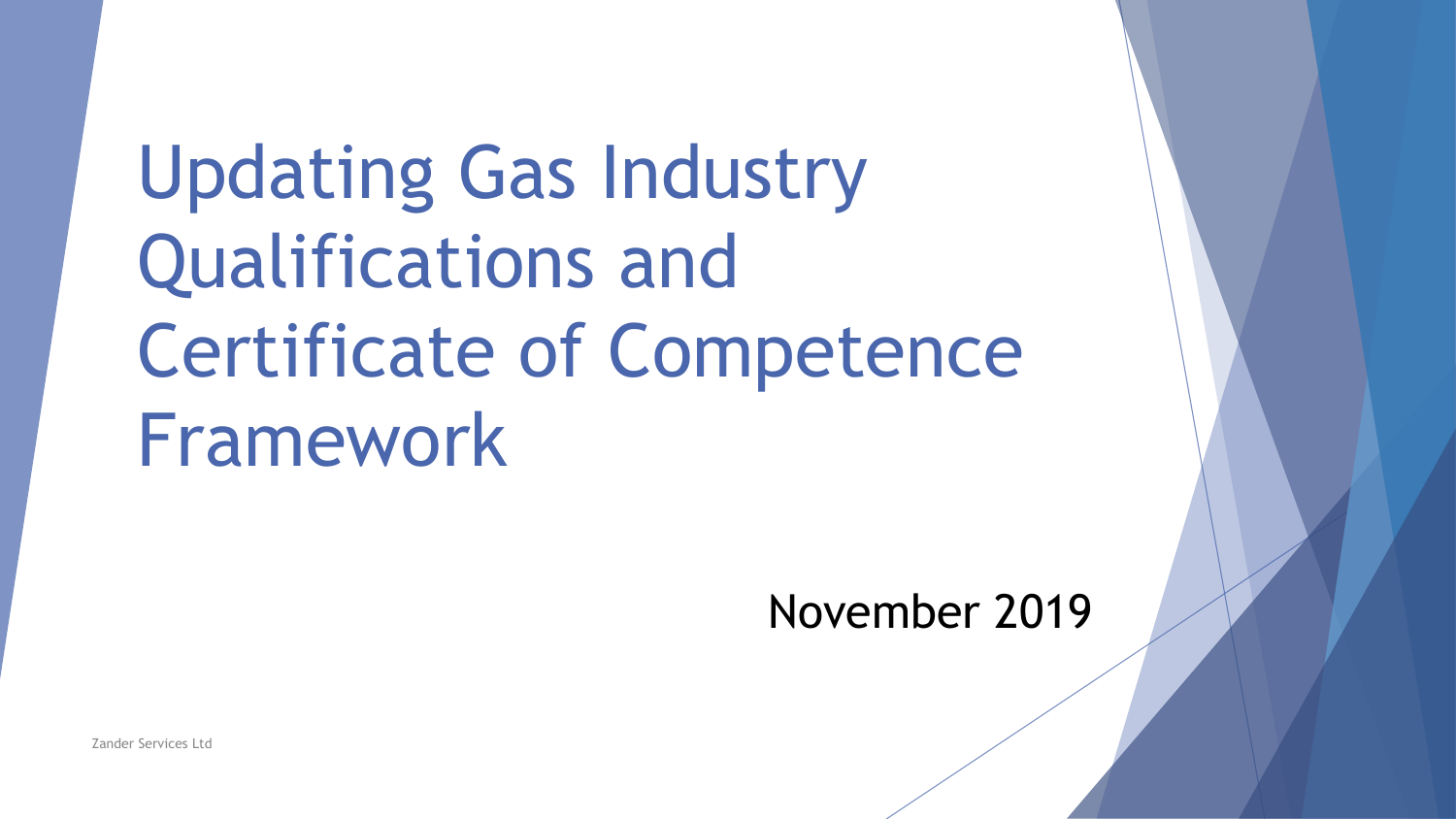# GANZ Training Committee

- ❑ First Gas Distribution Rene D'Ath
- ❑ First Gas Transmission John Payne
- ❑ Vector Distribution Graham Green
- 
- 
- 
- 
- 

Mike Cribb Ben Smith □ GasNet Ryan Carter ❑ Powerco Bruce Monk ❑ Nova Energy Helena Vimmers Bruce McNaught ❑ Electrix Gerry Thompson Lee Pollitt ❑ MITO Paul Neumann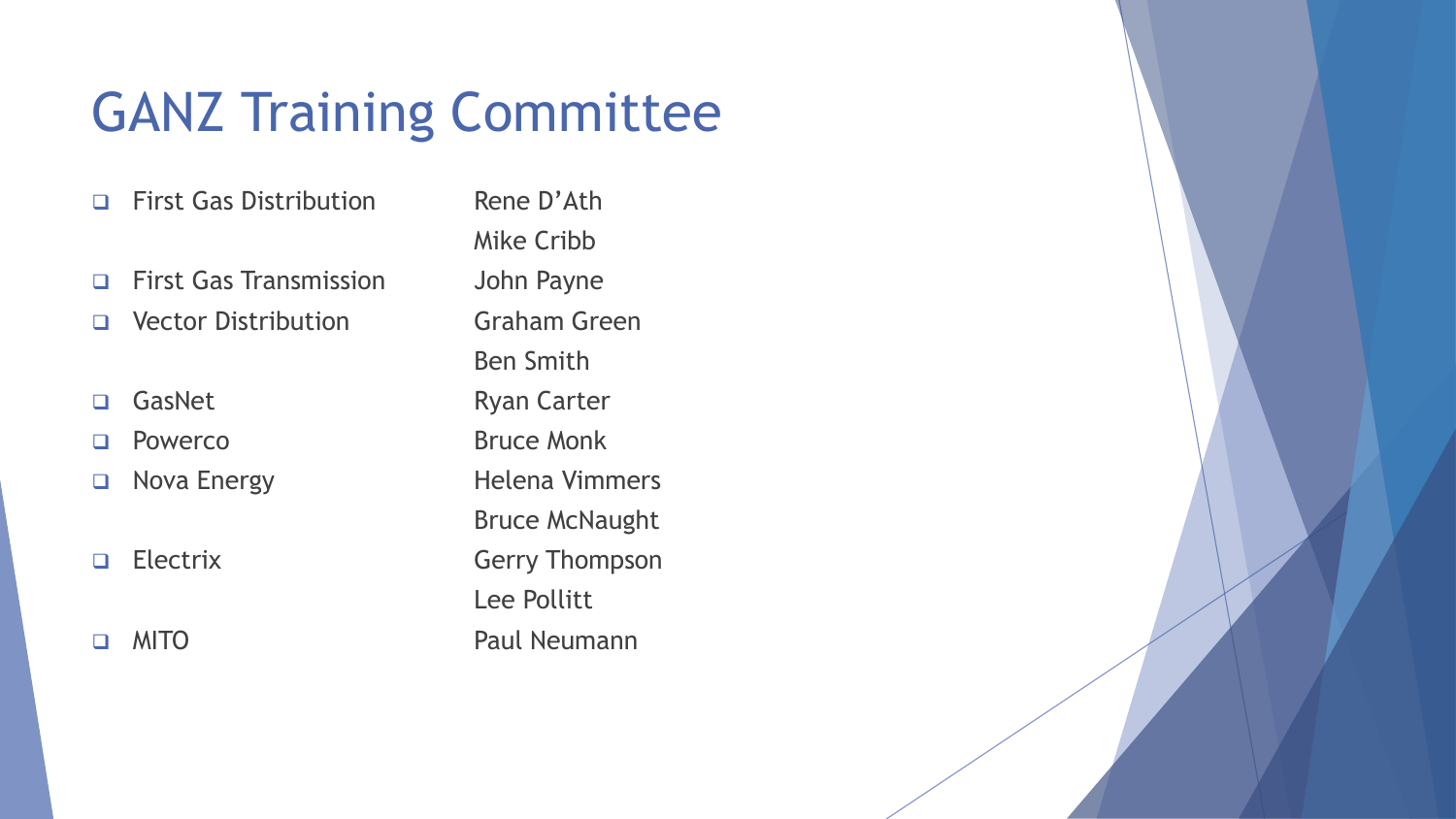### Contents

- **D** Qualifications Background & Review
- ▶ COC Framework Background & Review
- ▶ Current Status
- The End Goal
- **D**<br>**Questions**

Note: Detailed Paper available.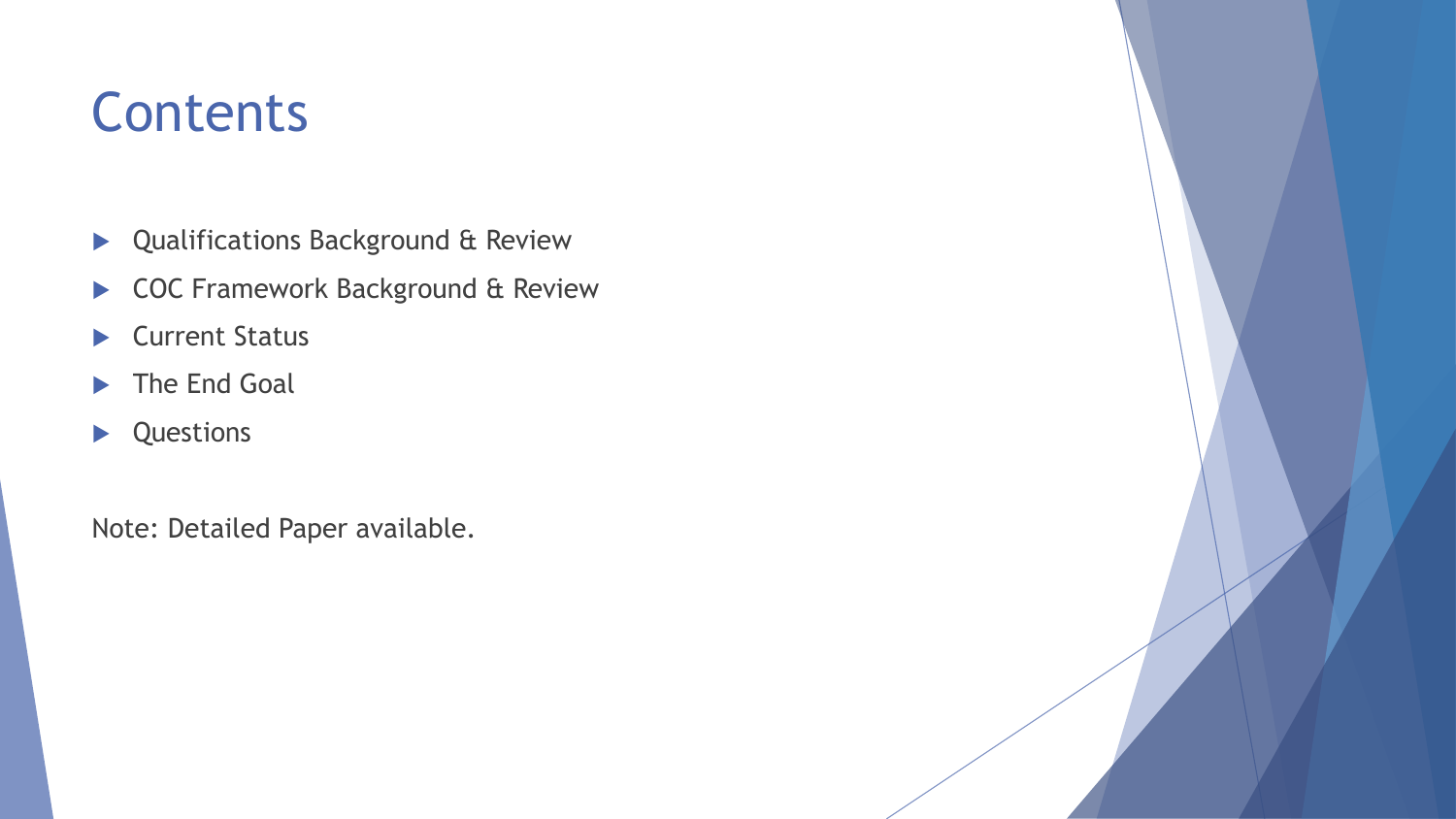### Disclaimer!

- $\blacktriangleright$  The gas industry is full of adorable cats.
- The goal has been to get industry agreement – preferably by consensus, sometimes by majority.

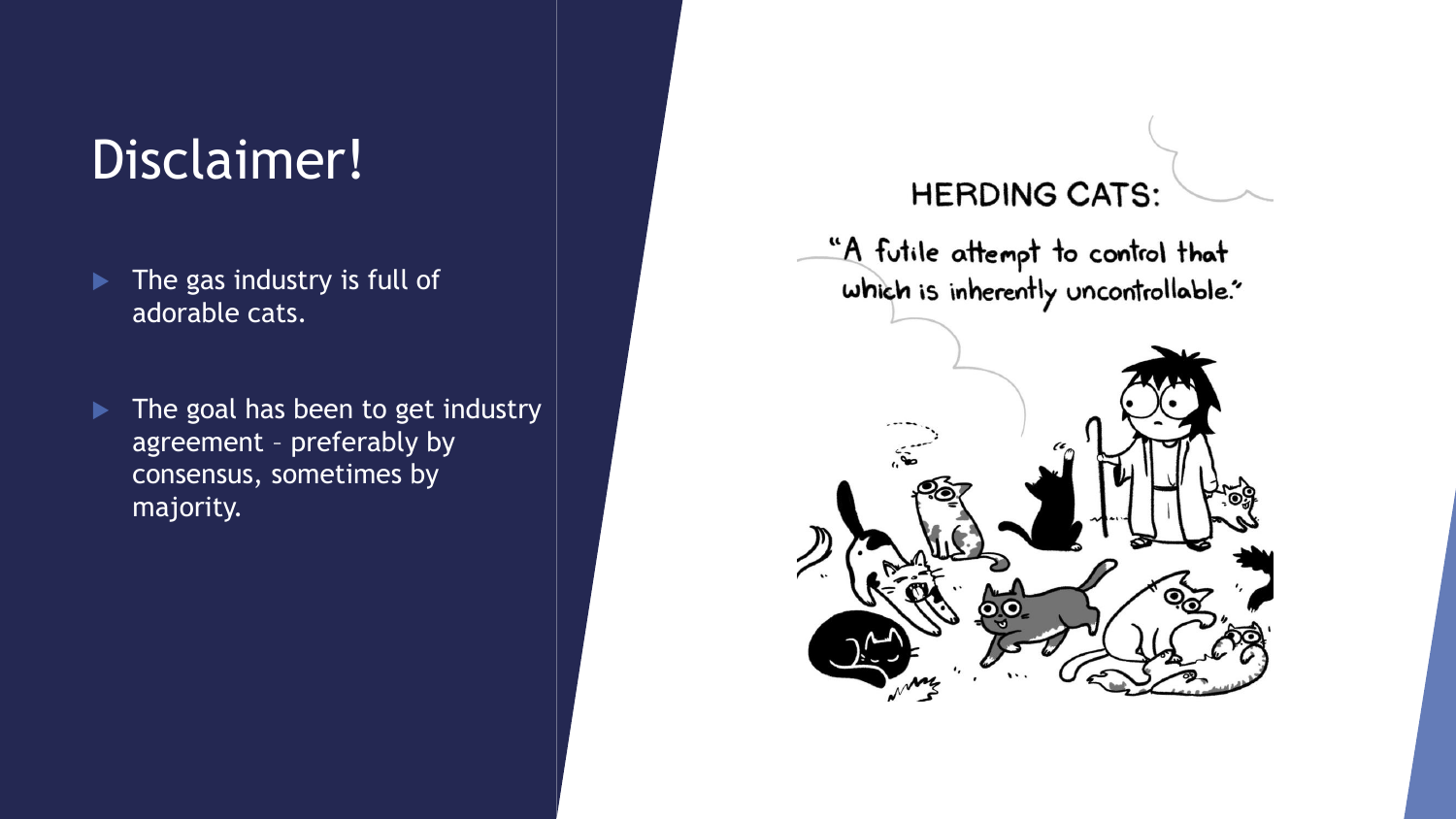### National Certificate Qualifications in 2010

- Gas Industry (Gas Distribution) (Level 2)
- Gas Network Operations (Leakage Control) (Level 3)
- Gas Network Construction (Service Laying) (Level 3)
- Gas Network Operations with optional strands in Operations and Maintenance, and Field Auditing (Level 3)
- Gas Measurement (Level 3)
- Gas Network Operations (Gas Pressure Control) (Level 4)
- Gas Network Construction (Mains Laying) (Level 4)
- Gas Transmission Operations (Level 2)
- Gas Transmission Operations (Pipeline) (Level 3)
- Gas Transmission Operations (Mechanical) (Level 3)
- Gas Transmission Operations (I&E) (Level 3)
- Gas Transmission Operations (Mechanical) (Level 4)
- Gas Transmission Operations (I&E) (Level 4)

*Must be completed by December 2020*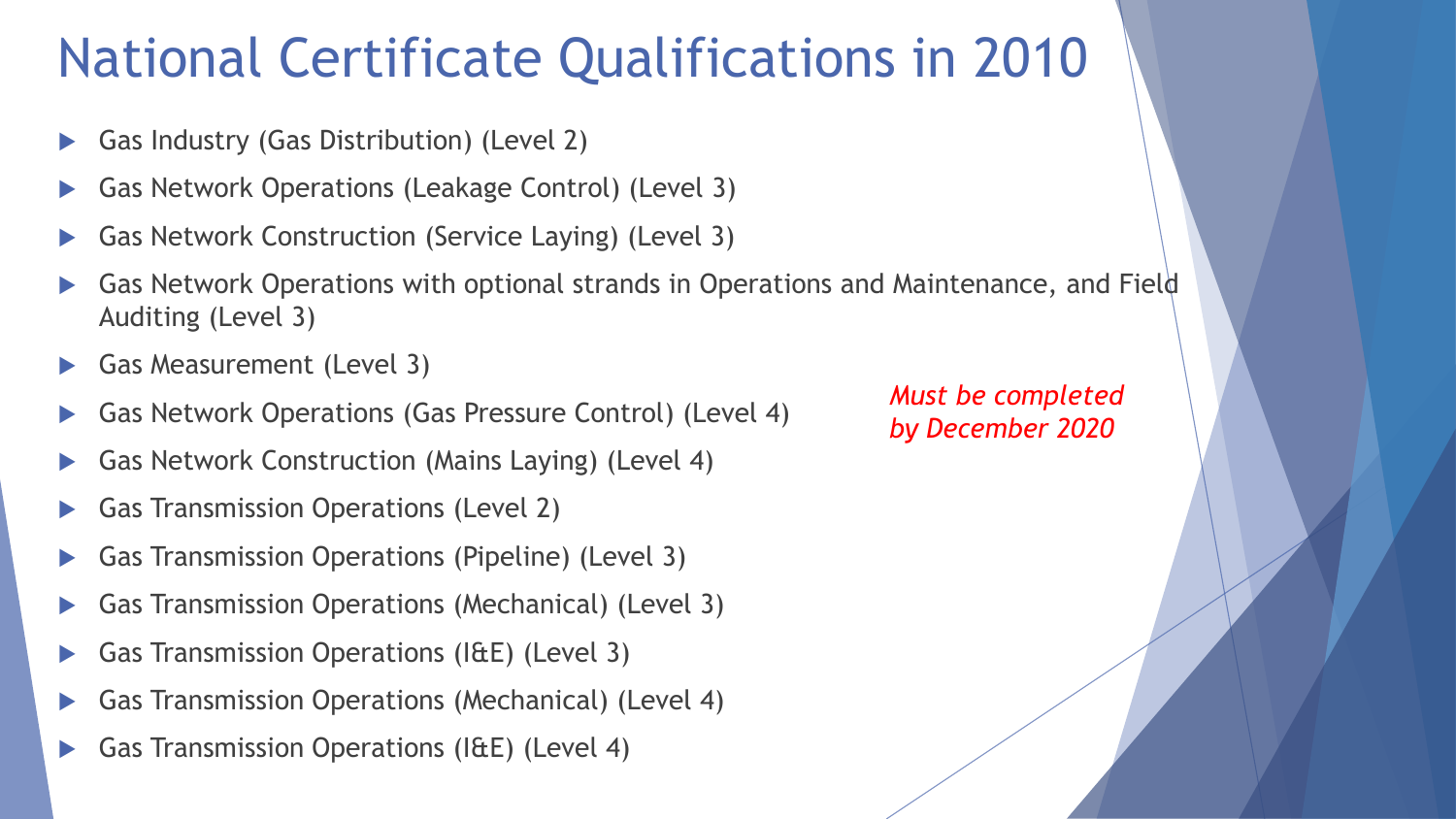# Targeted Review of Qualifications (TROQ)

- Mandatory Review commenced in 2013 with NZQA, MITO and Industry involvement
- Review Drivers:
	- $\blacktriangleright$  Provide a viable career pathway leading to good job opportunities.
	- Attract potential employees.
	- Young people entering the gas workforce wanting to obtain recognised qualifications.
	- Qualifications that provide quantified training, skills and knowledge.
	- NZQA desire to reduce the total number of qualifications.
	- NZQA desire to remove Level 2 qualifications
- Alignment with the CoC Framework not a key consideration in the review.
- Numerous workshops held and broad consultation across industry.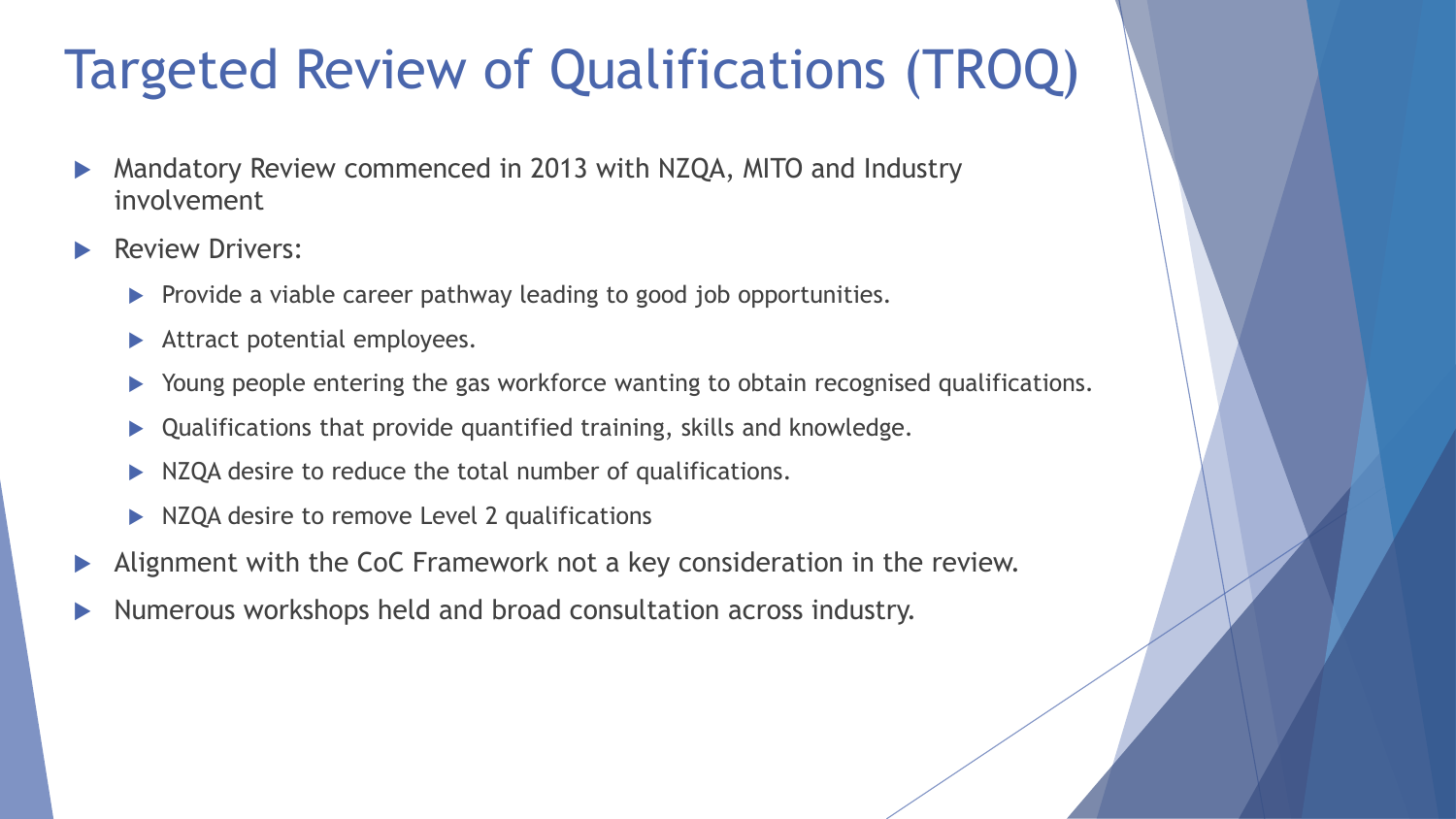# TROQ Output

- Review completed in 2017.
- **Career pathway defined**
- Qualifications reduced from 15 National Certificates to 6 New Zealand Certificates
- Qualifications redefined as *Reticulated Gas* rather than Transmission & Distribution.
- **D** Qualification levels raised:
	- **Level 2 removed**
	- $\blacktriangleright$  Level 3 = Assistant Technician
	- $\blacktriangleright$  Level 4 = Trade Technician
	- $\blacktriangleright$  Level 5 = Advanced Trade Technician
- ▶ Over 100 Unit Standards reviewed adjusted and/or replaced.
- Significant changes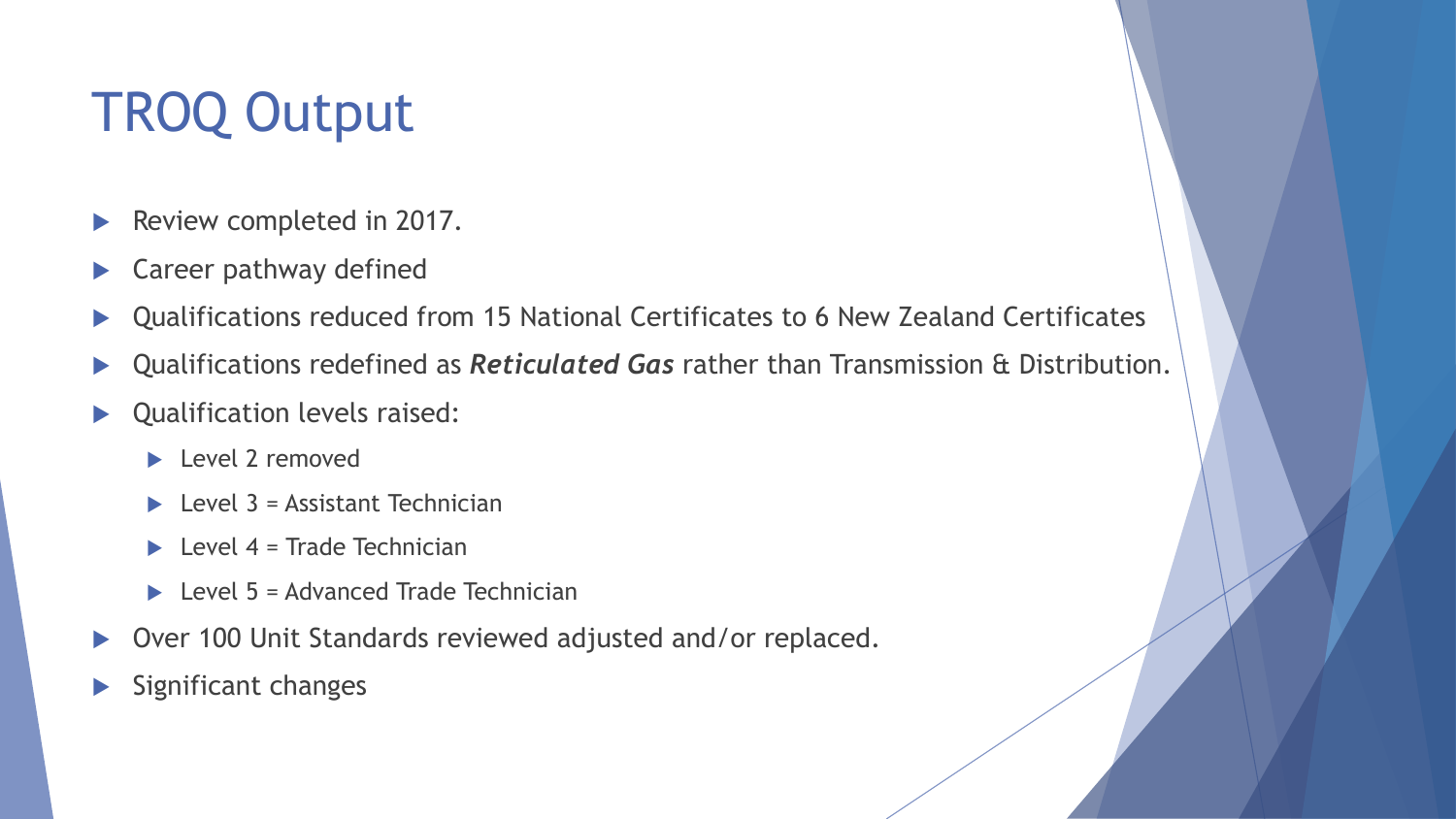## Career Pathway & Qualifications

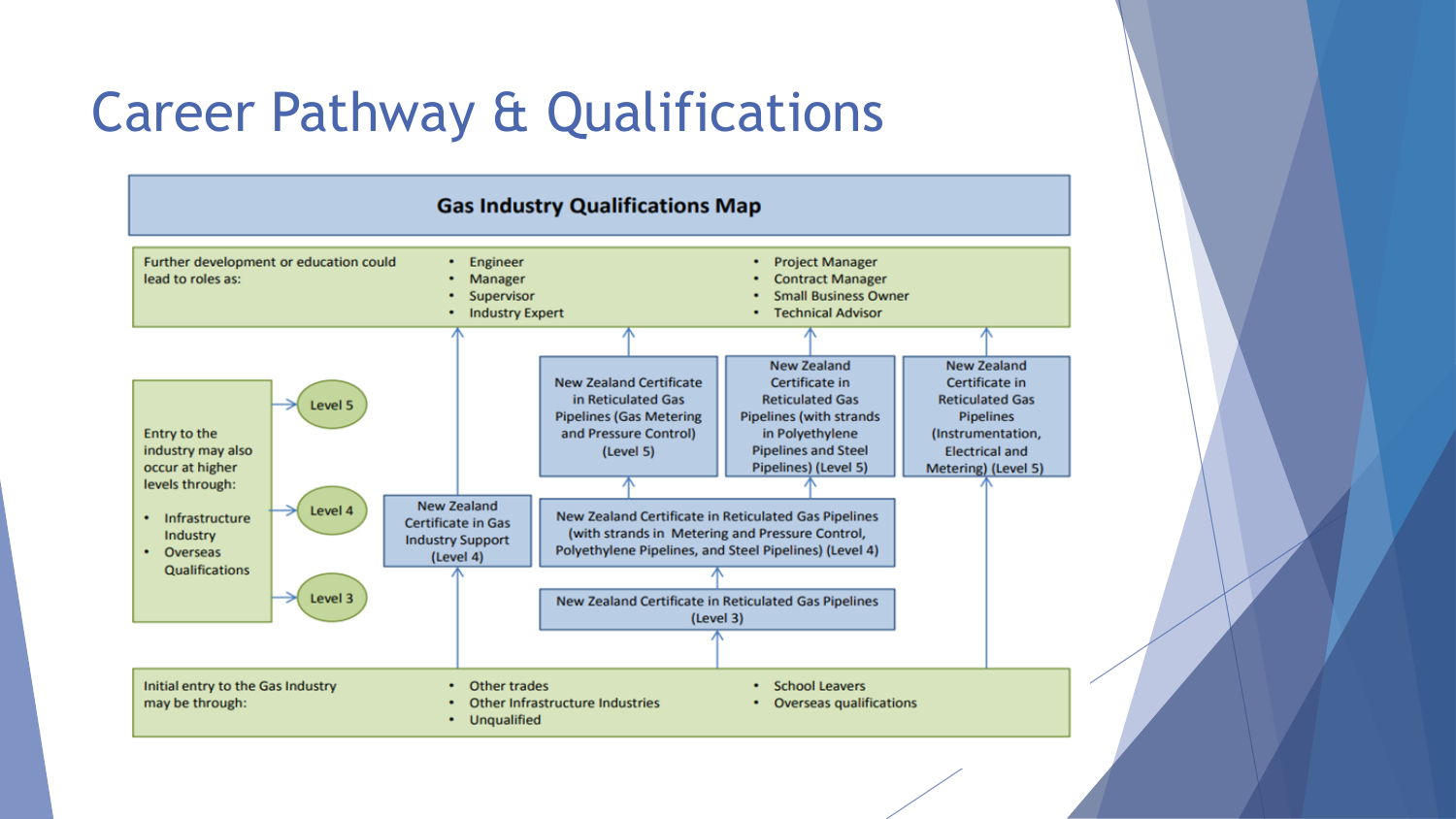# NZQA Qualification Approval

- 1. NZ Certificate in Reticulated Gas Pipelines (Level 3)
- 2. NZ Certificate in Reticulated Gas Pipelines (Level 4) with strands in:
	- ❑ Metering & Pressure Control
	- ❑ PE Pipelines
	- ❑ Steel Pipelines
	- ❑ Optional strand in Gas Incident Response
- 3. NZ Certificate in Gas Industry Support (Level 4)
- 4. NZ Certificate in Reticulated Gas Pipelines (Level 5) with strands in:
	- ❑ Metering & Pressure Control
	- ❑ PE Pipelines
	- ❑ Steel Pipelines.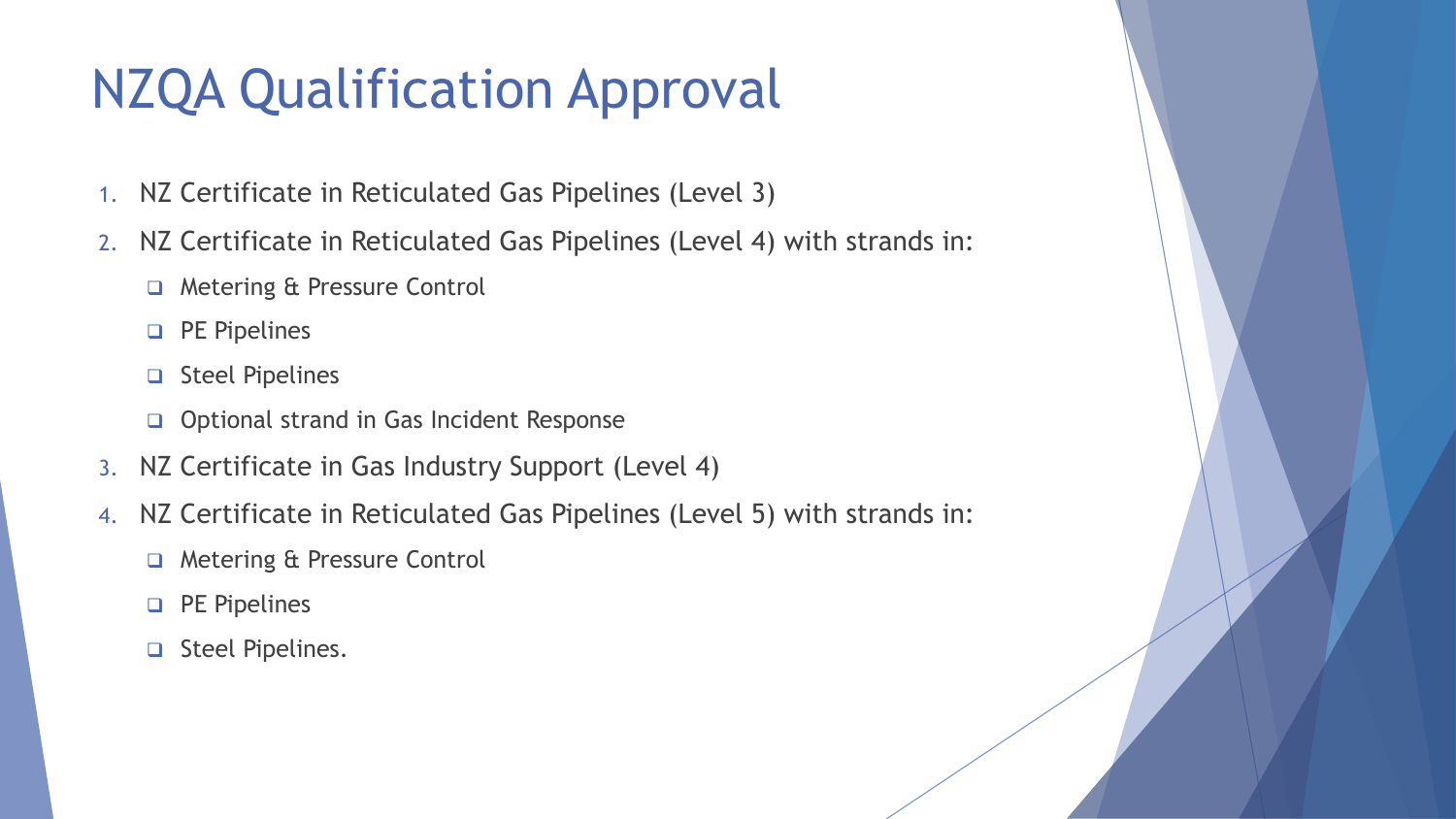# Qualification Programmes

Qualifications describe Graduate Profile Outcomes (GPO's) the learner must achieve and the indicative number of credits:

#### **E.g**. **Reticulated Gas Pipelines Level 3**

| <b>Graduate Profile Outcomes</b>                                                      | <b>Indicative Credits</b> |
|---------------------------------------------------------------------------------------|---------------------------|
| Apply knowledge of health & safety, first aid and environmental impact                | 50                        |
| Excavate/Reinstate trenches                                                           | 20                        |
| Interpret & produce asset information                                                 | 10                        |
| Apply common corrosion control & protection activities                                | 5                         |
| Assist in jointing, construction, maintenance & repair of pipeline & piping facility. | 40                        |
| Communicate professionally with external people                                       | 5                         |

Industry and MITO develop programmes that specify the unit standards required to achieve the GPO's.

Qualification programmes approved by NZQA.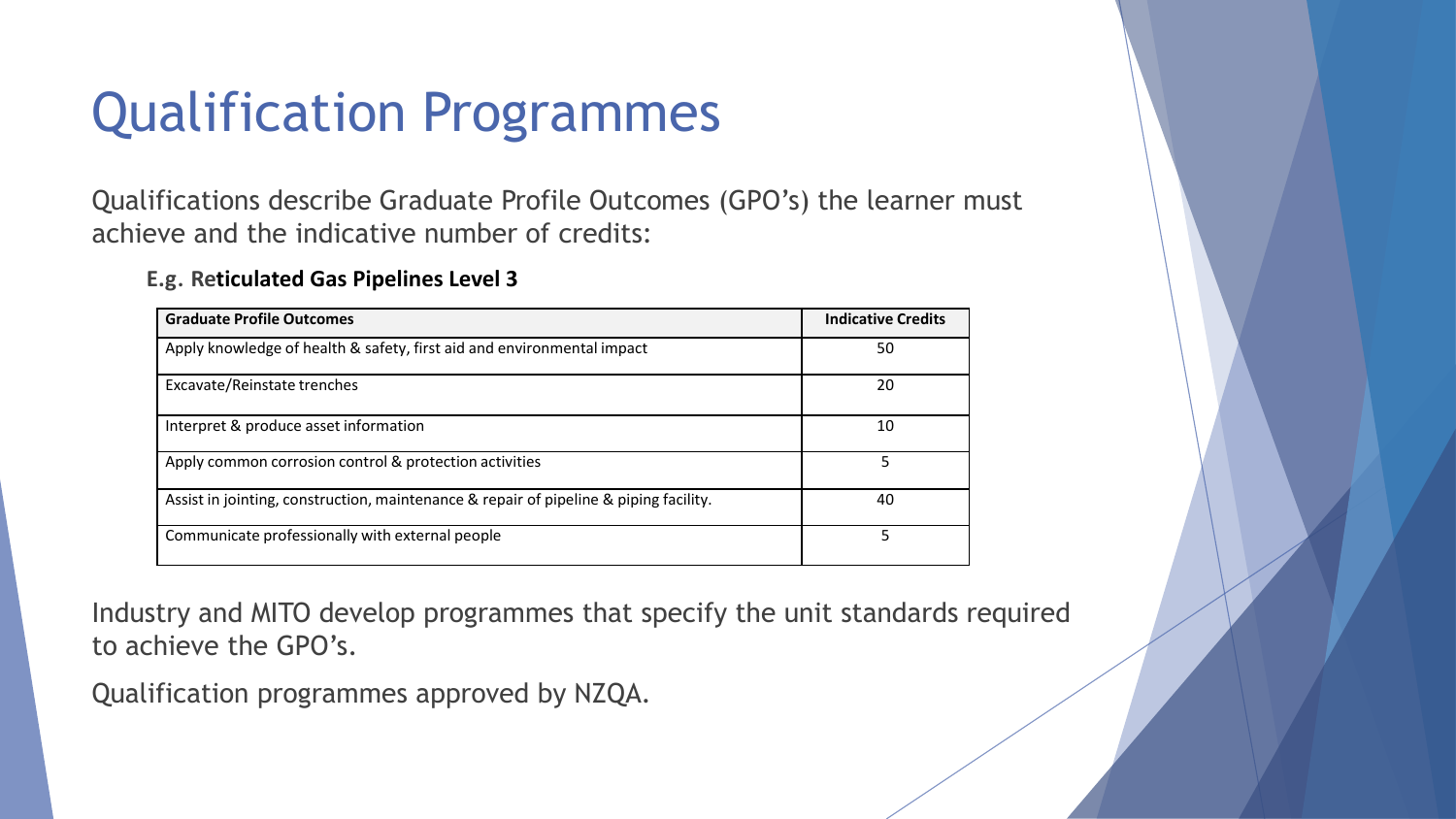### Post TROQ Position.

New qualifications and revised unit standards published on the NZQA framework in September 2017.

Confusion for industry:

- Implications for the CoC Framework?
- How will qualification programmes be developed?
- How will training and assessment be done?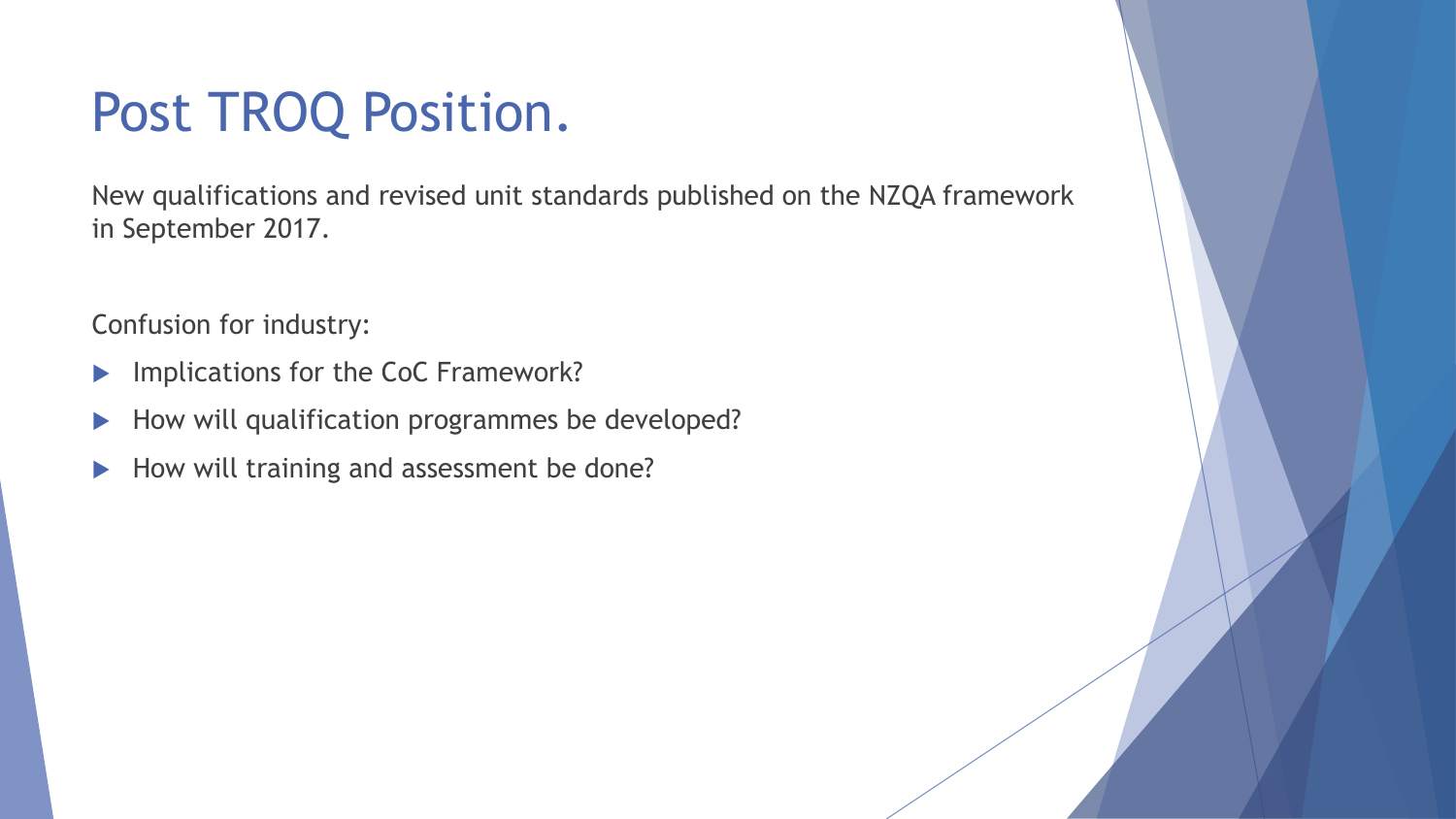

GIP009 - 1.0 27 September 2012

### **GAS DISTRIBUTION COMPETENCY PROTOCOL**

A document prepared by the New Zealand Gas Industry to provide a framework for competency in relation to safe work on Distribution Networks

### Certificate of Competence Framework

- Established by GANZ in 2006
- Set of minimum competency requirements
- Defines permitted work activities
- Specifies supervision levels required (Red or Green Card)
- Voluntary framework but widely adopted
- Refresher training required for CoC's need to be renewed every two years
- Last updated in 2011/12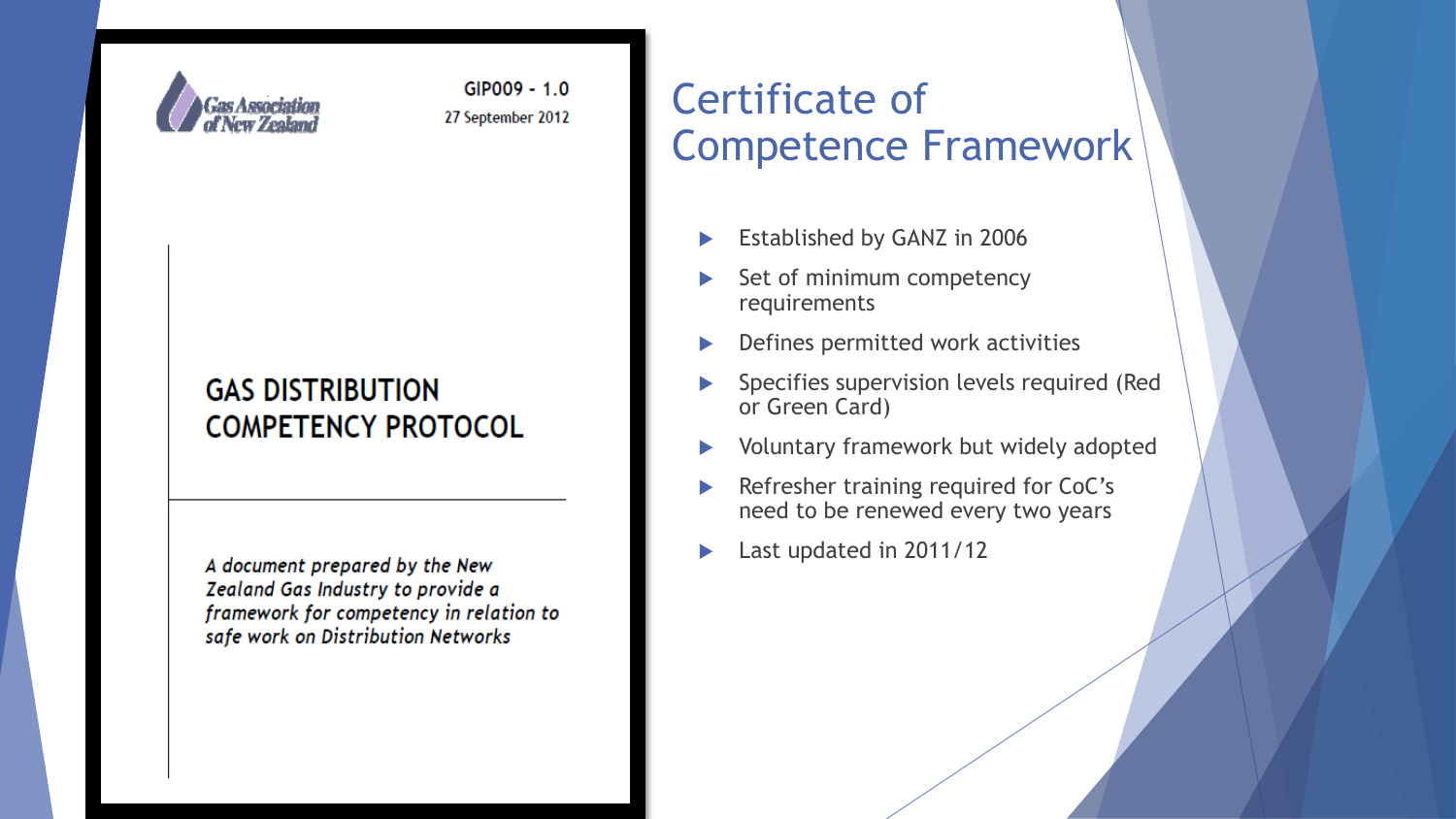# Current CoC's

- o Authorised Restricted Access
- o Network Induction
- o Networks General
- o Construction Pipelaying
- o Construction Service Laying
- o Construction of Mains and Services
- o Standard Pressure Control
- o Advanced Pressure Control
- o Leakage Survey
- o Leakage Response
- o Network Operations
- o CP Survey
- o Odorant Survey
- o Mark-outs, stand-overs & locations survey

*Most of the CoC's stipulate one or more of the existing gas qualifications as a prerequisite requirement.* 

*Framework does not cover Transmission field activities*

*Framework currently administered by MITO*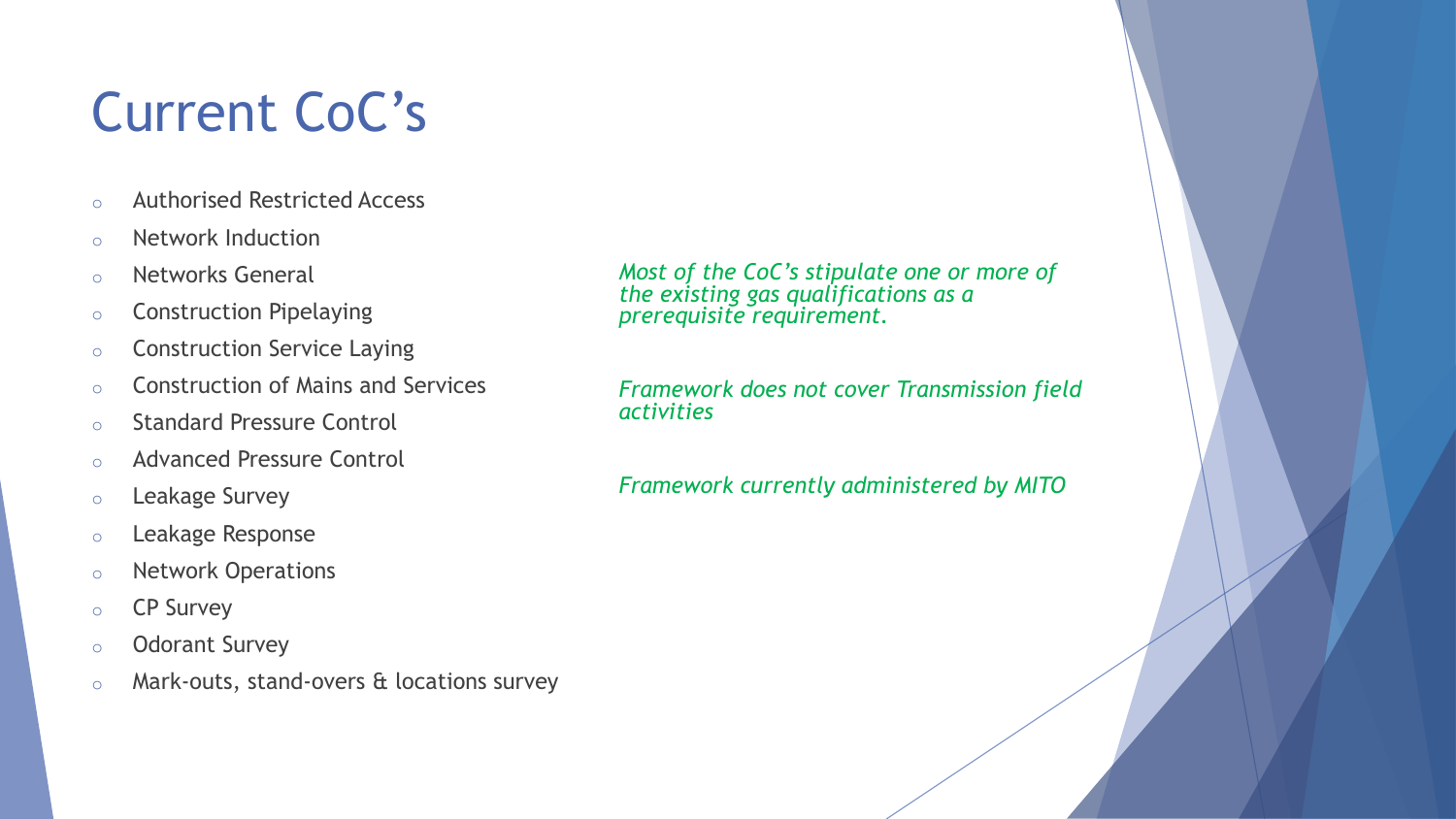## CoC's - Current Holders

| <b>Authorised Restricted Access</b>          | 377            |
|----------------------------------------------|----------------|
| Network Induction                            | 12             |
| <b>Networks General</b>                      | 75             |
| <b>Construction Pipelaying</b>               | 32             |
| <b>Construction Service Laying</b>           | 47             |
| <b>Construction of Mains and Services</b>    | 78             |
| <b>Networks Standard Pressure Control</b>    | 20             |
| Networks Advanced Pressure Control           | 27             |
| Leakage Survey                               | 10             |
| Leakage Response                             | 59             |
| <b>CP Survey</b>                             | 8              |
| <b>Odorant Survey</b>                        | 14             |
| Mark out, stand-overs and location survey    | 11             |
| <b>Network Operations</b>                    | 30             |
| Field Supervision and/or Auditing            | $\overline{2}$ |
| <b>GMS Disconnection/Reconnection GIP001</b> | 26             |
| <b>GMS Leakage Response</b>                  | 11             |
| <b>Total CoCs</b>                            | 839            |

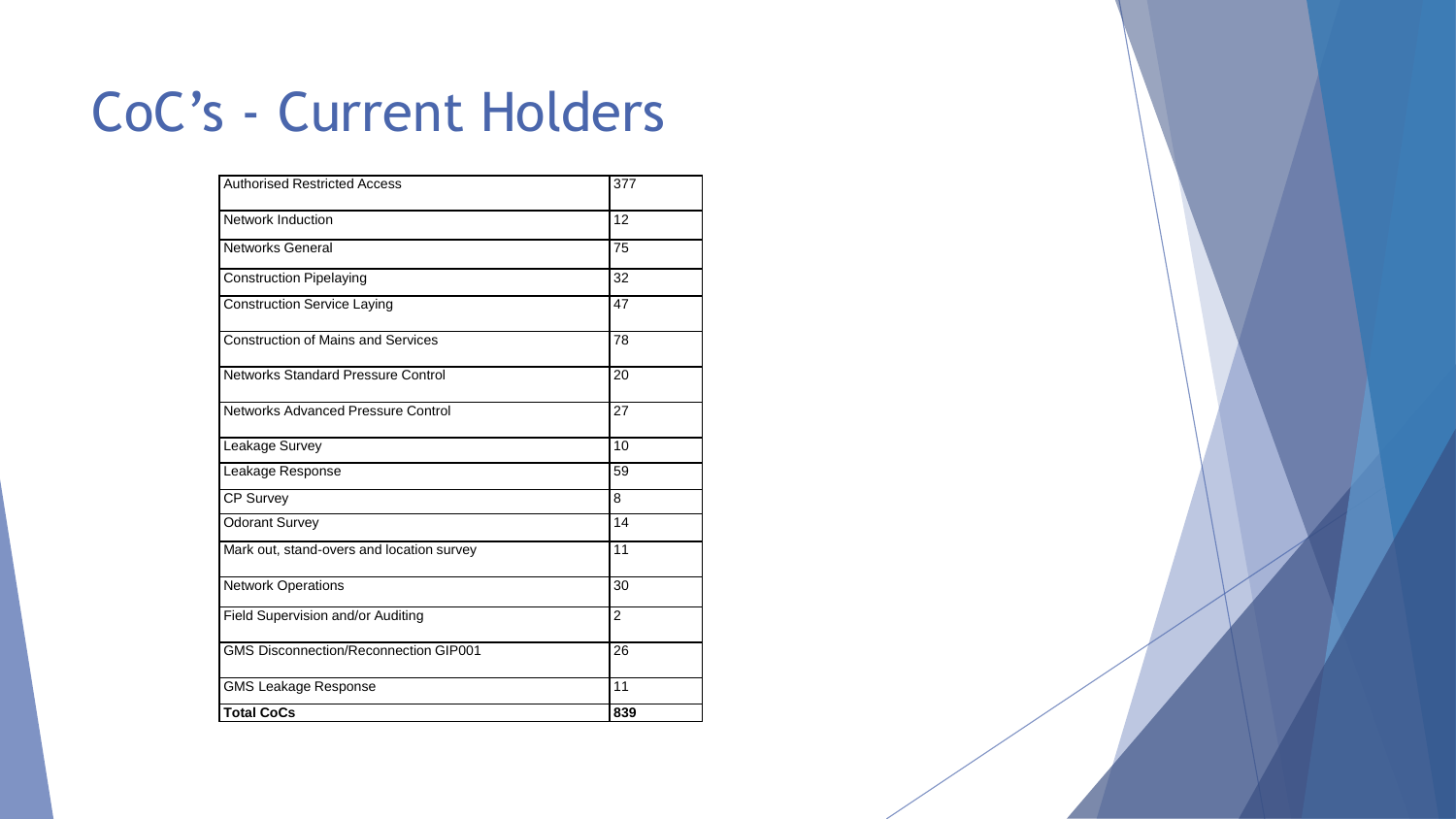### CoC Pro's & Cons

### Pros:

- ▶ Consistent measure of competence compared to qualifications
- $\blacktriangleright$  Raised the standards of work in the Industry
- $\triangleright$  Well regarded by the majority and transportable
- Requirement in service provider contracts has driven engagement in qualifications and created a demand for training and assessment services

### Cons:

- Requirements for obtaining and retaining not universally understood.
- **Lack of available training and assessment resources**
- $\triangleright$  Can be a barrier to entry for some service providers
- No uniform consequences on non-participation or non-compliance
- Last reviewed in 2011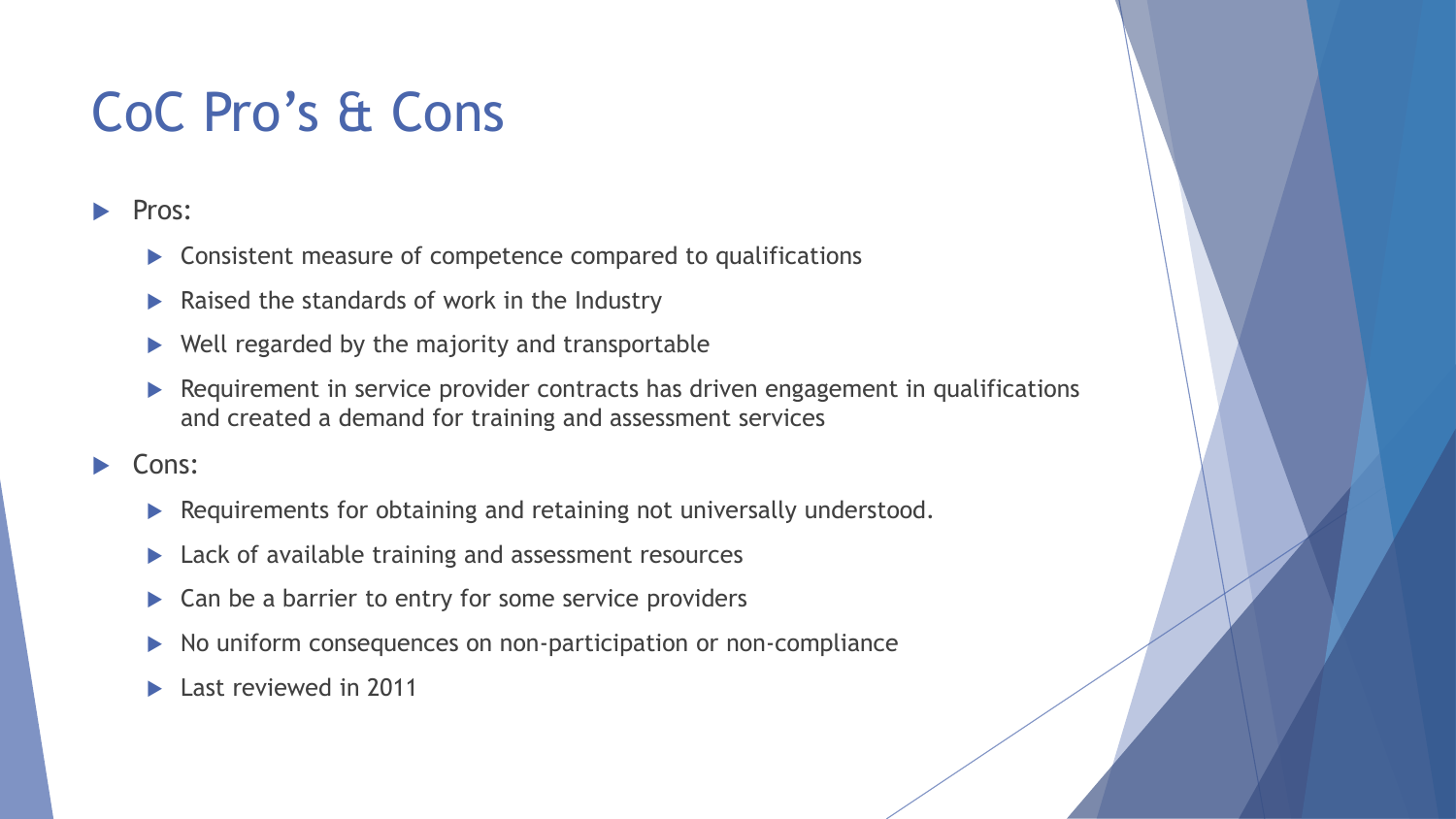### GANZ Report

**September 2017:**

GANZ commissioned an assessment of the NZ Gas Industry, including:

- Qualifications framework
- COC framework
- Training, assessment & providers
- Industry Training Organisations

### **December 2017:**

Report to GANZ recommended CoC Framework be retained, but reviewed in light of the changes to the qualifications.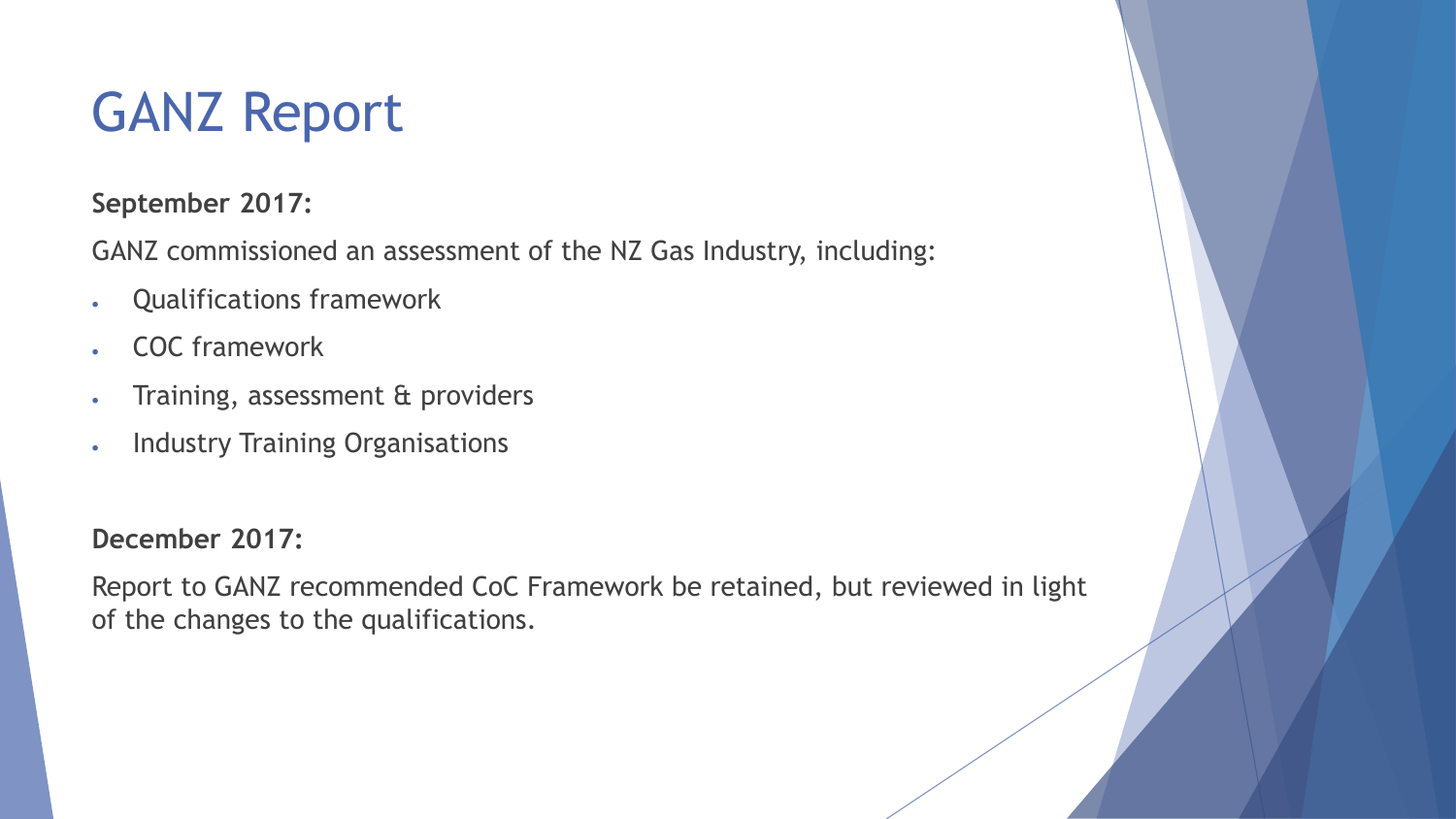### CoC Review

- Industry Review Group established under auspices of GANZ Training Committee in Feb 2018.
- ▶ CoC Types and Pathway developed using the revised unit standards
- Supervision levels redefined
- "Endorsements" introduced
- ▶ Qualifications not a prerequisite for a CoC but some alignment.
- Transmission field activities included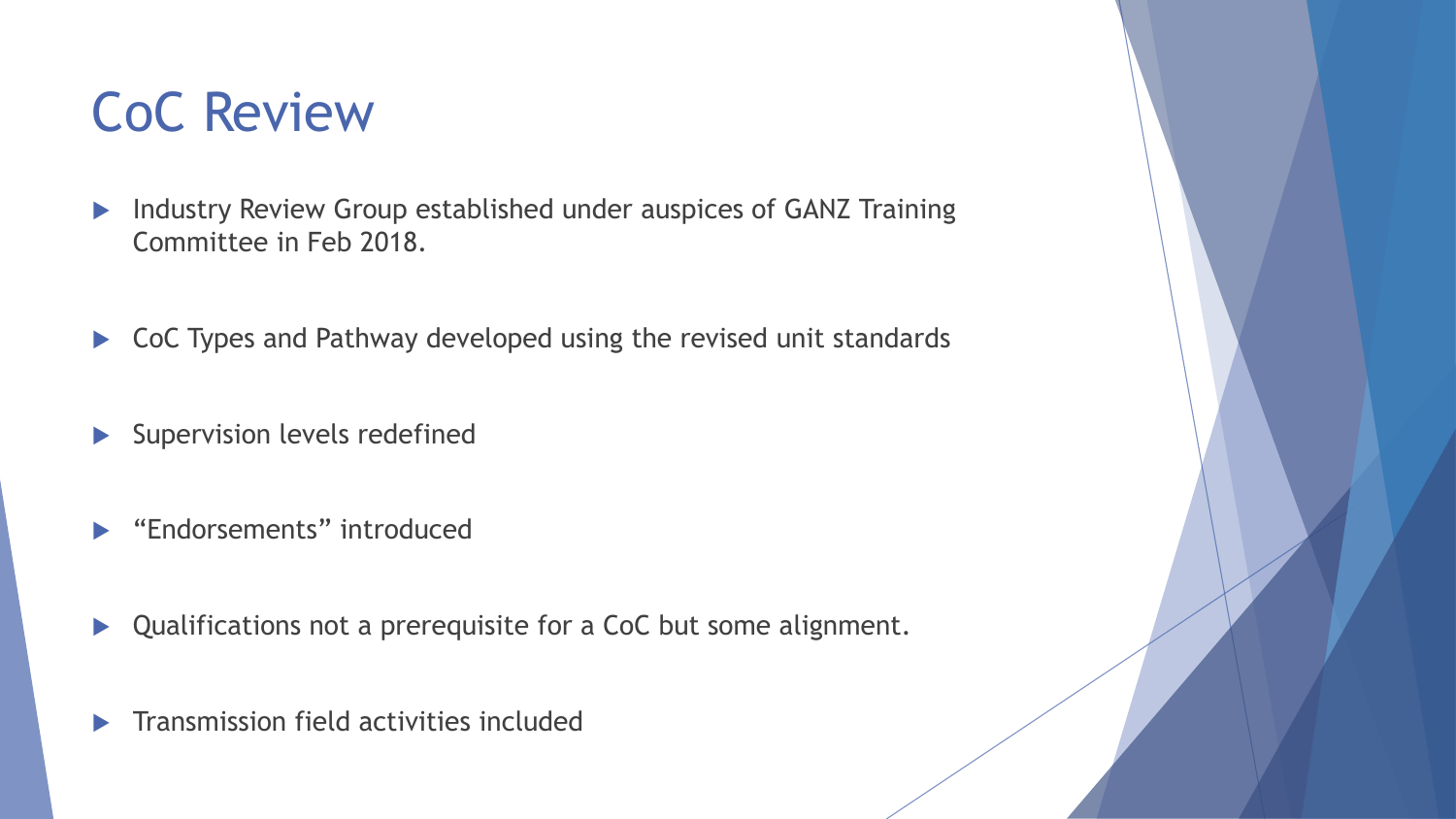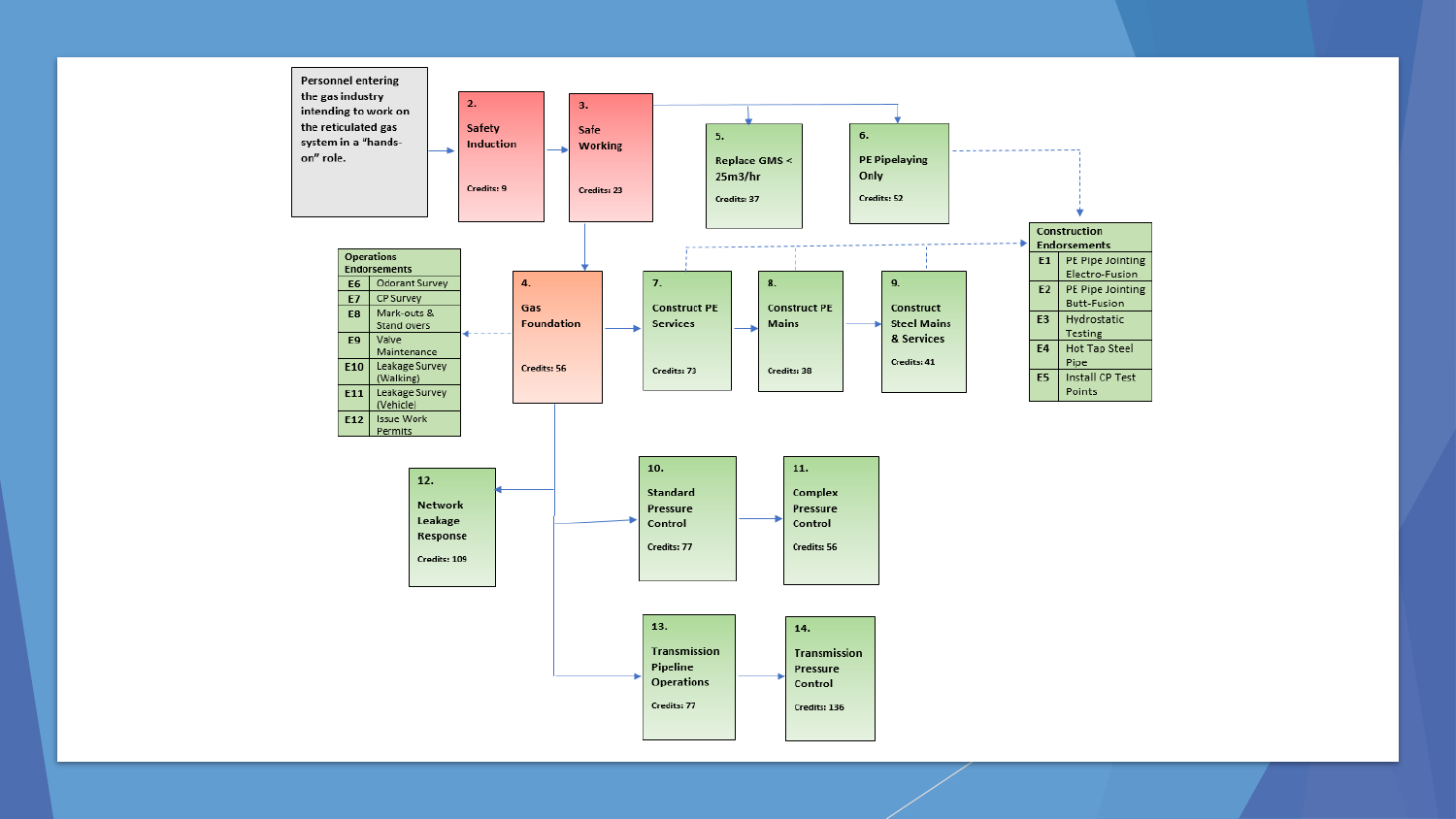| <b>CoC No.</b>          | <b>CoC Title &amp; Permitted Activities</b>                                                                                     | <b>Asset Range</b>                             | Pre-requisite       | Supervision                                                 | Renewal                   |                 | Reference Knowledge and Skills                                                                                                                                                                              | <b>US</b>      | <b>US</b>       |
|-------------------------|---------------------------------------------------------------------------------------------------------------------------------|------------------------------------------------|---------------------|-------------------------------------------------------------|---------------------------|-----------------|-------------------------------------------------------------------------------------------------------------------------------------------------------------------------------------------------------------|----------------|-----------------|
| Unique<br>identfier for | The type of work being undertaken and a description of the activities the holder is authorised<br>to do or not do.              |                                                | <b>Requirements</b> | Required<br>Refer GIP009 for more How often<br>information. | Period<br>reassessment is | for knowledge.  | Unique identifer   The training and assessment required to achieve the competency. This primarily includes unit standards.<br>Alternatives are accepted where a clear alignment to the framework is proven. |                | Level   Credits |
| CoC Card                |                                                                                                                                 |                                                |                     |                                                             | required.                 |                 |                                                                                                                                                                                                             |                |                 |
| -3                      | <b>Safe Working</b>                                                                                                             |                                                |                     |                                                             |                           |                 |                                                                                                                                                                                                             |                |                 |
|                         | Permits the holder to assist and work under the direct supervision of a person                                                  | Gas Distribution Assets & Gas Safety Induction |                     | <b>Direct</b>                                               | 2 Yearly                  | 6401            | <b>Provide First Aid</b>                                                                                                                                                                                    | $\mathbf{2}$   |                 |
|                         | who holds a relevant CoC for the works being undertaken. This CoC is a                                                          | <b>Transmission Pipelines.</b>                 |                     |                                                             |                           | 6402            | <b>Provide basic life support</b>                                                                                                                                                                           | $\mathbf{1}$   |                 |
|                         | prerequisite for all other CoC's.                                                                                               |                                                |                     |                                                             |                           | 3271            | Suppress fire with hand extinguishers                                                                                                                                                                       |                |                 |
|                         |                                                                                                                                 | <b>Gas Transmission Stations</b>               |                     |                                                             |                           | 3490            | <b>Complete an Incident Report</b>                                                                                                                                                                          |                |                 |
|                         |                                                                                                                                 | where the holder has                           |                     |                                                             |                           | 2396            | Select, use, maintain portable h/held power tools                                                                                                                                                           | $\mathcal{I}$  |                 |
|                         |                                                                                                                                 | undergone a site specific                      |                     |                                                             |                           | 11328           | Gain approvals/notifications for works                                                                                                                                                                      | 3              |                 |
|                         |                                                                                                                                 |                                                |                     |                                                             |                           | 18426           | Demonstrate knowledge of hazards associated with confined spaces                                                                                                                                            | 3              |                 |
|                         |                                                                                                                                 | safety induction.                              |                     |                                                             |                           | 30265           | Apply health and safety risk assessment to a job role                                                                                                                                                       | 3              |                 |
|                         | <b>Gas Foundation</b>                                                                                                           |                                                |                     |                                                             |                           |                 |                                                                                                                                                                                                             |                |                 |
|                         | Permits the holder to assist and work under the indirect supervision of a person Gas Distribution Assets & Gas Safety Induction |                                                |                     | Indirect                                                    | 2 Yearly                  | 10995           | Draft information for as-built drawings for a gas network                                                                                                                                                   | 3              |                 |
|                         | who holds a relevant CoC for the works being undertaken. The holder may also                                                    | <b>Transmission Pipelines.</b>                 | Safe Working        |                                                             |                           | 11327           | Respond to concerns/enquiries to industry operations                                                                                                                                                        | $\overline{3}$ |                 |
|                         | carry out additional tasks that they hold a relevant unit standard for as                                                       |                                                |                     |                                                             |                           | 12502           | Use pressure gauges and monitoring equipment                                                                                                                                                                | 3              |                 |
|                         | authorised by the asset operator but excludes carrying out any tasks that the                                                   | <b>Gas Transmission Stations</b>               |                     |                                                             |                           | 12507           | Use hand held gas leakage detection equipment                                                                                                                                                               | 3              |                 |
|                         | holder does not hold a relevant unit standard for.                                                                              | where the holder has                           |                     |                                                             |                           | 17588           | Apply for, accept and carry out work according to a work permit in the workplace                                                                                                                            | $\mathbf{3}$   |                 |
|                         |                                                                                                                                 | undergone a site specific<br>safety induction. |                     |                                                             |                           | 25510           | Operate an atmospheric testing device to determine a suitable atmosphere exists to work<br>safely                                                                                                           | 3              |                 |
|                         |                                                                                                                                 |                                                |                     |                                                             |                           | 20869           | DKO notifiable works and work permits typical of infrastructure work sites                                                                                                                                  | $\mathbf{3}$   |                 |
|                         |                                                                                                                                 |                                                |                     |                                                             |                           | 20877           | DKO working safely under temp traffic management                                                                                                                                                            | $\overline{2}$ |                 |
|                         |                                                                                                                                 |                                                |                     |                                                             |                           | 20878           | Assist with temporary traffic management                                                                                                                                                                    | $\mathbf{1}$   | $\overline{2}$  |
|                         |                                                                                                                                 |                                                |                     |                                                             |                           |                 | Alternate to 20877 and 20878; NZTA approved Traffic Controller Card                                                                                                                                         |                |                 |
|                         |                                                                                                                                 |                                                |                     |                                                             |                           | 30370           | DKO gas pipelines & networks                                                                                                                                                                                | $\mathbf{3}$   | 6               |
|                         |                                                                                                                                 |                                                |                     |                                                             |                           | 30367           | DKO gas & risks & safety precautions for working with live gas                                                                                                                                              | 3              |                 |
|                         |                                                                                                                                 |                                                |                     |                                                             |                           | 30380           | Interpret & use gas terminology, signage. plans and drawings to identify assets in a gas network                                                                                                            | 3              |                 |
|                         |                                                                                                                                 |                                                |                     |                                                             |                           | <b>GAS XX08</b> | Read and interpret gas metering equipment for a gas network                                                                                                                                                 | 3              |                 |
|                         |                                                                                                                                 |                                                |                     |                                                             |                           | GAS XX10        | Demonstrate knowledge of gas metering equipment in a gas network                                                                                                                                            | 3              |                 |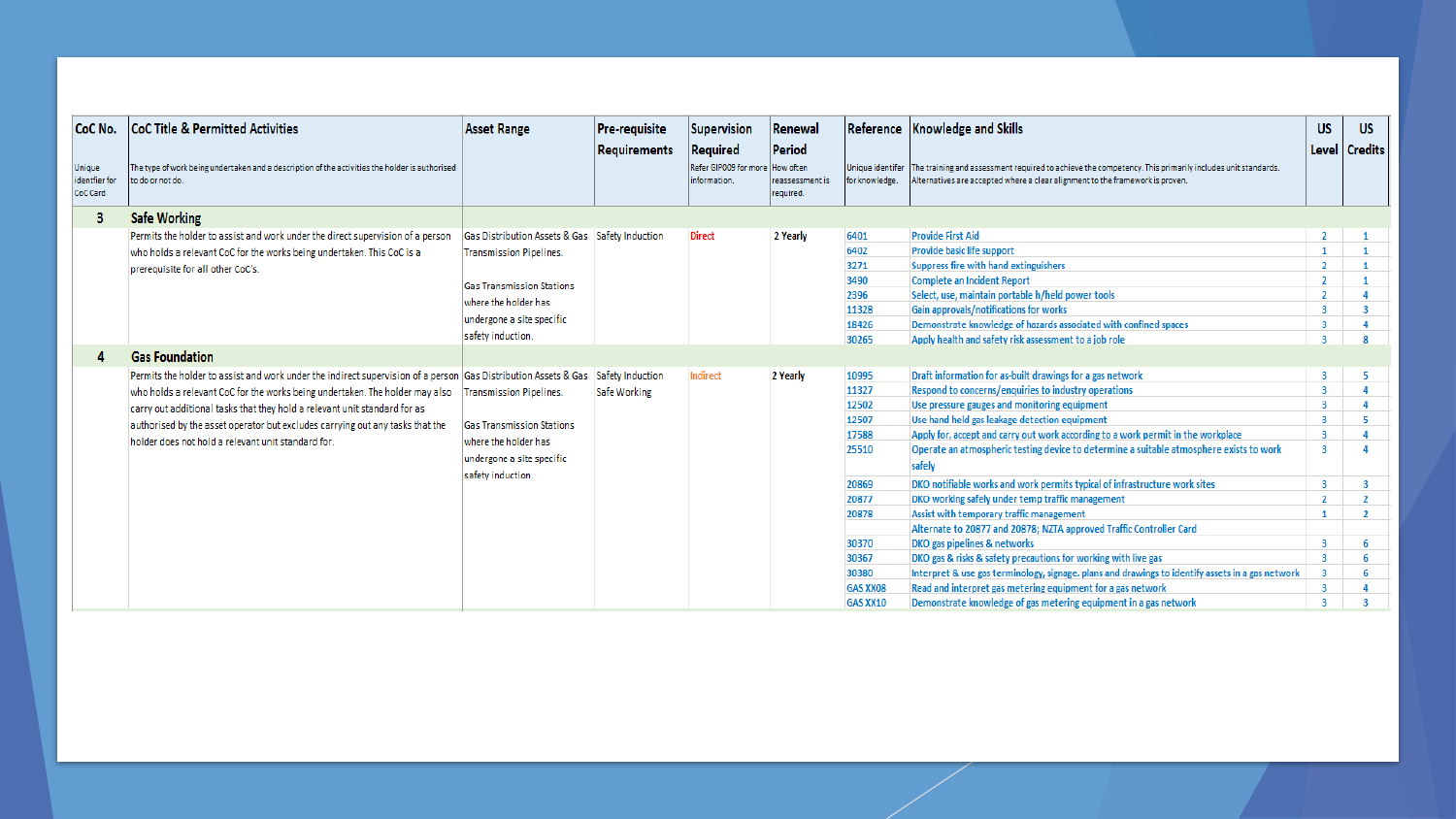### Qualification Programme Development

Industry Review Group continued from CoC Review to develop programmes for the new qualifications.

#### Process:

- ❑ Identify required unit standards
- Review unit standard content and to ensure fit for purpose.
- Develop new unit standards as required. (16 developed to date)
- ❑ Unit standard changes sent out for industry consultation.
- ❑ Programme and revised unit standards require NZQA approval.

Significant input from industry volunteers. Time consuming process. Not a perfect process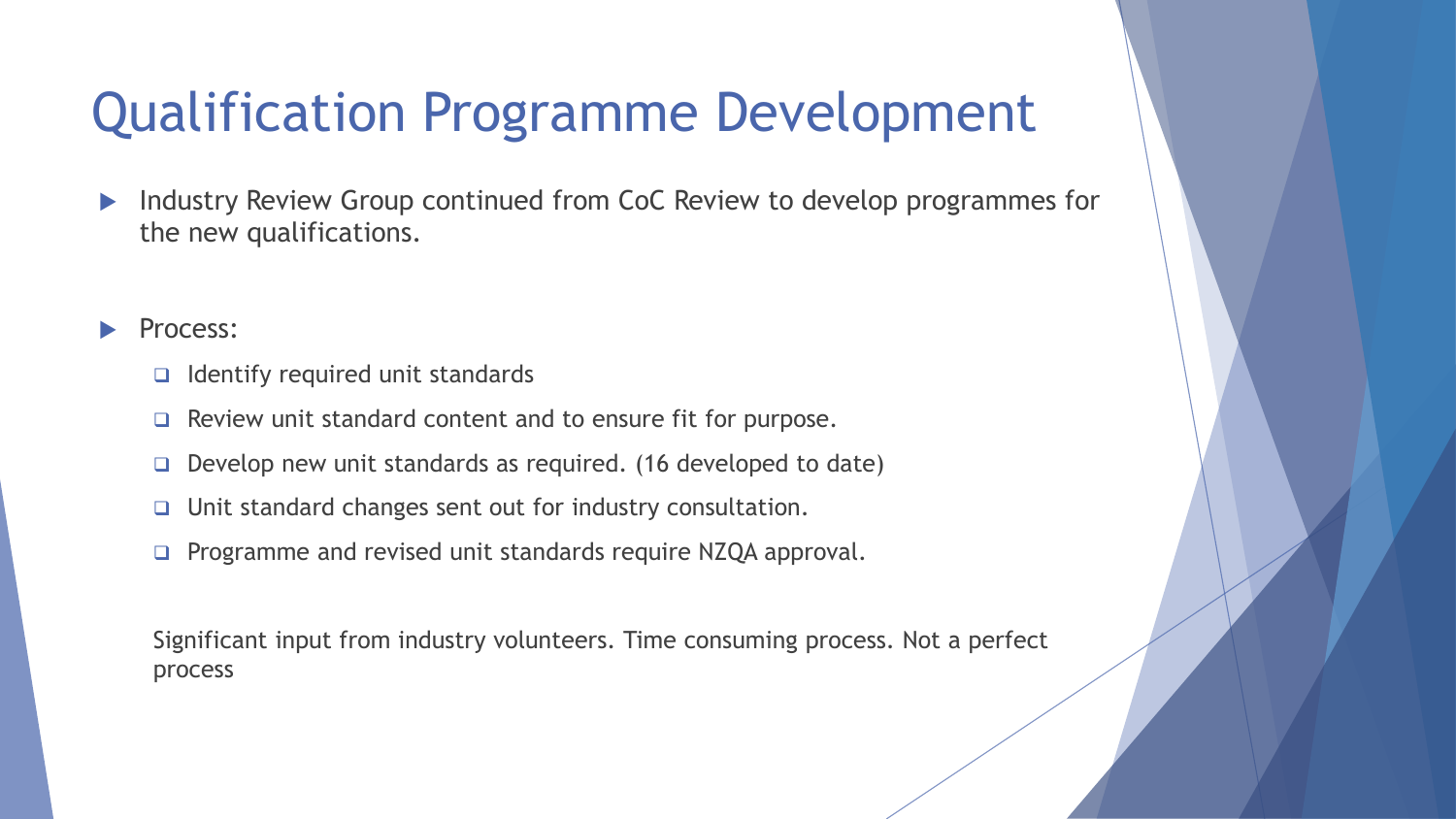### Draft Level 3 Programme (Part shown)

| <b>Graduate Profile Outcome</b>                                                                                                                                          | Indicative<br><b>Credits</b> | Unit Std. | Title                                                                                              | Level          | <b>Credits</b> |
|--------------------------------------------------------------------------------------------------------------------------------------------------------------------------|------------------------------|-----------|----------------------------------------------------------------------------------------------------|----------------|----------------|
|                                                                                                                                                                          |                              | 3271      | Suppress fire with hand extinguishers and fixed hose reels                                         | $\overline{2}$ | 1              |
|                                                                                                                                                                          |                              | 9631      | Use personal protection equipment in a petrochemical workplace                                     | $\overline{2}$ | $\overline{2}$ |
|                                                                                                                                                                          |                              | 12507     | Use hand-held gas leakage detection equipment in a gas network                                     | 3              | 5              |
|                                                                                                                                                                          |                              | 11328     | Gain approvals/notifications for works                                                             | 3              | 3              |
|                                                                                                                                                                          |                              | 12526     | Use fresh air distance breathing apparatus in a gas network                                        | 3              | 3              |
| Apply knowledge of health and safety, basic first aid,<br>environmental impact awareness and risk assessment<br>requirements to ensure the safety of people and property |                              | 17588     | Apply for, accept, and carry out work according to a work permit in the workplace                  | 3              | $\overline{a}$ |
| while performing work in the gas industry.                                                                                                                               |                              | 17590     | Issue worksite specific work permits                                                               | 3              | 6              |
| Programme and assessment will include the following:                                                                                                                     |                              | 18426     | Demonstrate knowledge of hazards associated with confined spaces                                   | 3              | $\overline{a}$ |
| confined spaces<br>public roads<br>personal protective equipment<br>permit to work systems<br>fire suppression techniques                                                | 50                           | 20869     | Demonstrate knowledge of notifiable works and work permits typical of infrastructure works sites   | 3              | $\overline{3}$ |
|                                                                                                                                                                          |                              | 20877     | Demonstrate knowledge of working safely at sites under temporary traffic management                | $\overline{2}$ | $\overline{2}$ |
| knowledge of gas, and the safety precautions for working<br>with live reticulated gas.                                                                                   |                              | 20878     | Assist with temporary traffic management for low volume and Level 1 roads                          | $\overline{2}$ | 1              |
|                                                                                                                                                                          |                              | 25510     | Operate an atmospheric testing device to determine a suitable atmosphere exists to work safely     | 3              | $\overline{a}$ |
|                                                                                                                                                                          |                              | 30265     | Apply health and safety risk assessment to a job role                                              | 3              | 8              |
|                                                                                                                                                                          |                              | 30367     | Demonstrate knowledge of gas, and the risks and safety precautions for working with live gas       | 3              | 6              |
|                                                                                                                                                                          |                              |           | <b>GPO Total</b>                                                                                   |                | 52             |
|                                                                                                                                                                          |                              | GAS XX01  | Demonstrate and apply knowledge of excavation, backfill and compaction for a gas network.          | 3              | 10             |
| Excavate and reinstate trenches on a gas worksite                                                                                                                        | 20                           | 31448     | Operate and maintain small plant for infrastructure works                                          | 3              | 10             |
|                                                                                                                                                                          |                              |           | <b>GPO Total</b>                                                                                   |                | 20             |
| Interpret and produce asset information on a gas worksite                                                                                                                | 10                           | 10995     | Draft information for as built drawing in a gas network                                            | 3              | 5              |
|                                                                                                                                                                          |                              | 30380     | Interpret and use gas terminology, signage, plans and drawings to identify assets in a gas network | 3              | 6              |
|                                                                                                                                                                          |                              |           | <b>GPO Total</b>                                                                                   |                | -11            |
| Apply common corrosion control and protection activities                                                                                                                 | 5                            | GAS XX02  | Demonstrate and apply knowledge of cathodic protection in a gas network.                           | 3              | 5              |
| to protect/maintain assets.                                                                                                                                              |                              |           | GPO Total                                                                                          |                | 5              |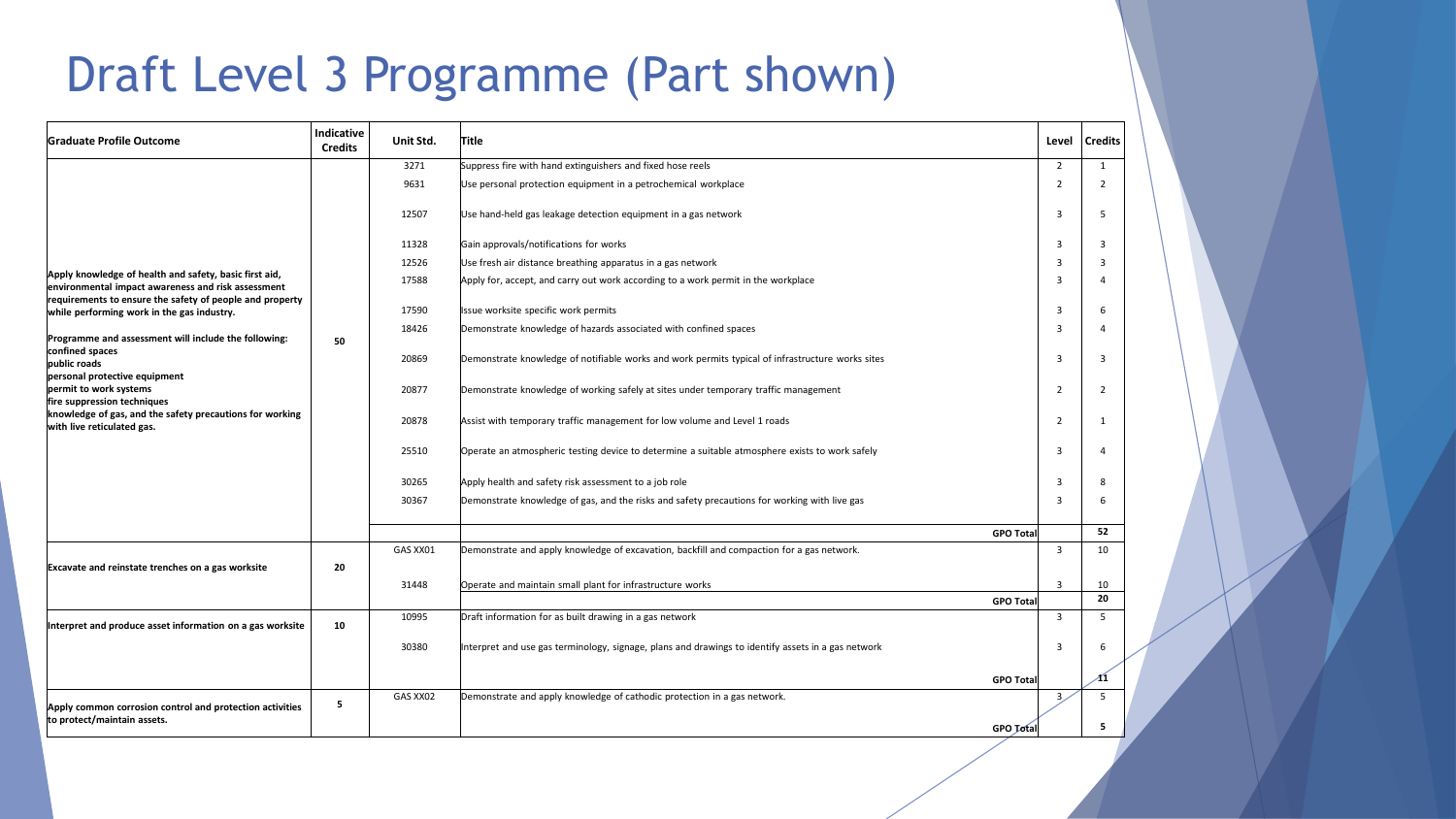# Qualification Enrolment & Support

- ▶ Learners enter a Training Agreement with ITO to complete the approved qualification programme.
- ITO develop resources to support the unit standards:
	- ❑ **Unit Standard Workbook**  provides information to support the learner with on-the-job training.
	- ❑ **Unit Standard Assessment** the assessment that must be completed by the learner
	- ❑ **Unit Standard Evidence Guide**  used by the workplace assessor to verify and signoff the assessment
- The NZQA Framework is fundamentally an "open-book" assessment process.
- Assessors need to be registered with MITO to complete the assessments.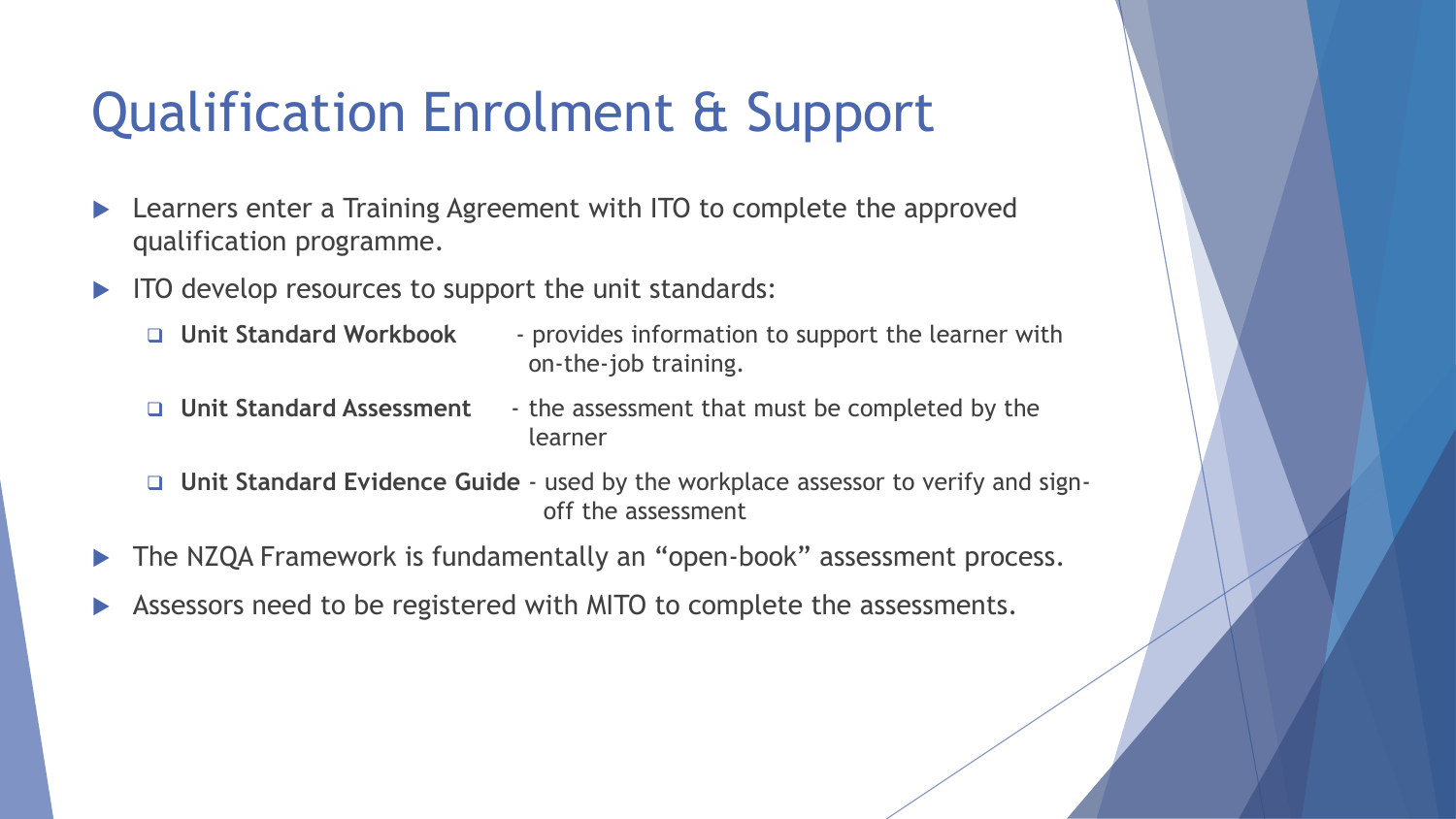### Current Status - CoC

- ▶ Draft Revised Protocol nearly finalised yet to be approved by the GANZ Training Committee
- ▶ New CoC Protocol can't be fully implemented until training and assessment material for all the unit standards in the Protocol is available. **This is a significant amount of work to get through.**
- Implementation date yet to be decided.
- Grandfathering from old CoC's will be applied where practicable.
- ▶ Future administration of CoC's will need to be managed outside of MITO.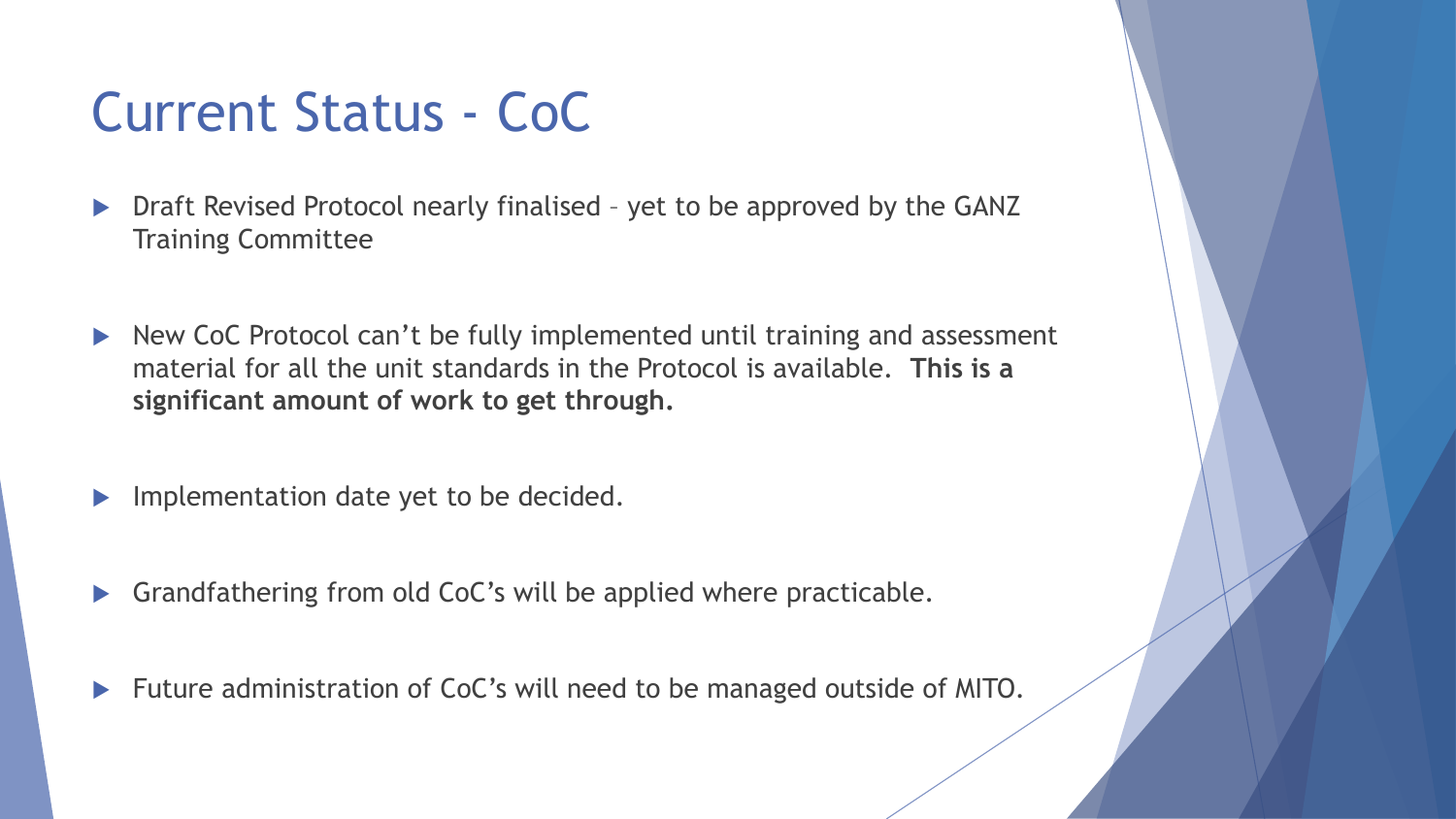### Current Status - Qualifications

- ▶ Level 3 Programme developed. NZQA approval required
- ▶ 20 unit standards for Level 3 Programme revised. NZQA approval required.
- **Training and Assessment Material for Level 3 qualification being developed by** MITO.
- Industry need to review this Training & Assessment Material.
- ▶ Learners will be able to sign-up to the Level 3 Qualification in 2020.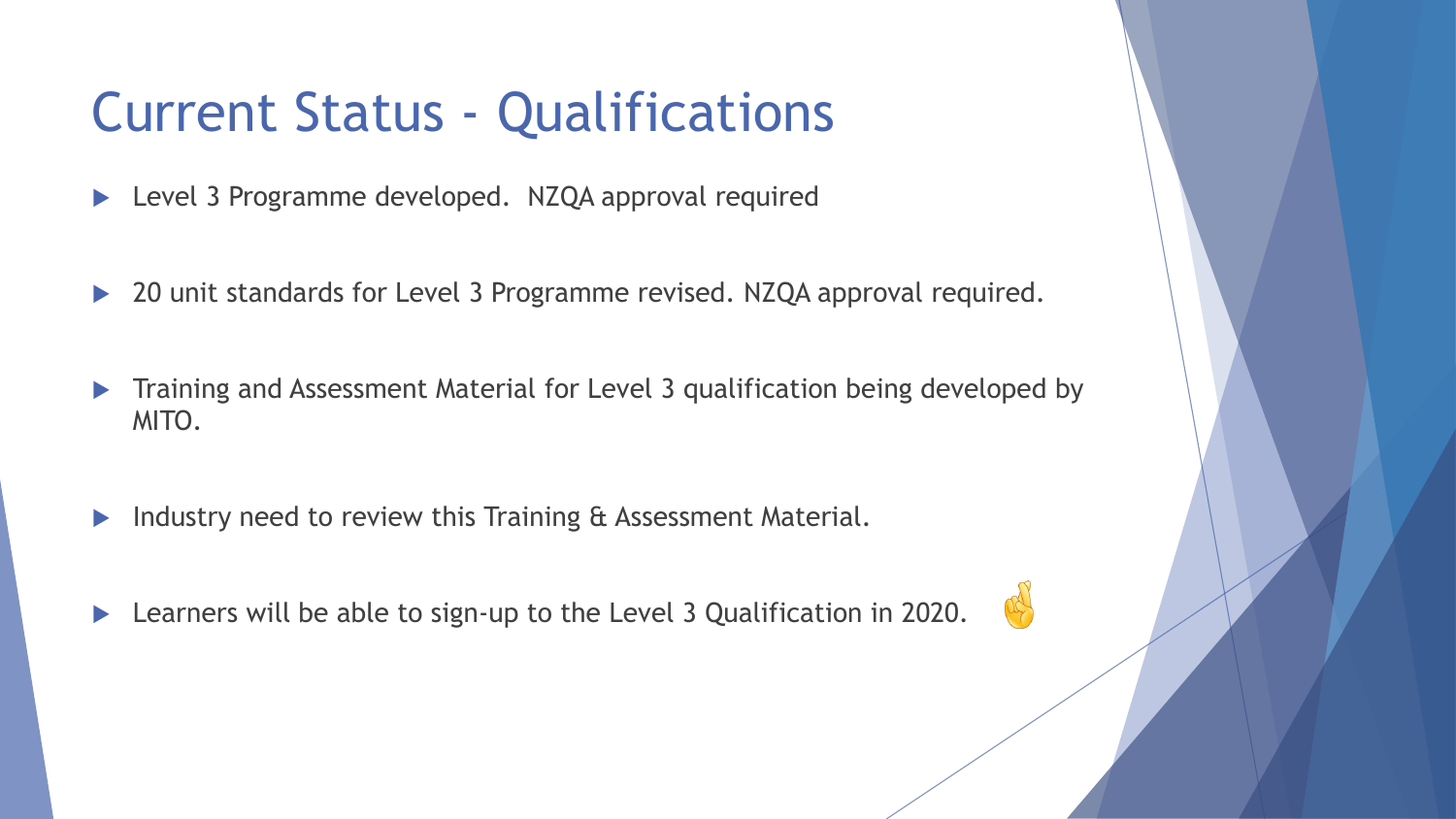### Current Status - Qualifications

- **Changes to Level 4 qualification needed:** 
	- ❑ Metering & Pressure Control
	- ❑ Pipeline Operations & Maintenance
	- ❑ PE Construction
	- ❑ Optional Strands in Steel Construction & Gas Incident Response
- **Changes to Level 5 qualification needed:** 
	- ❑ Metering & Pressure Control
	- ❑ Supervision
- More work is required to finalise the Level 4 and 5 qualifications and programmes.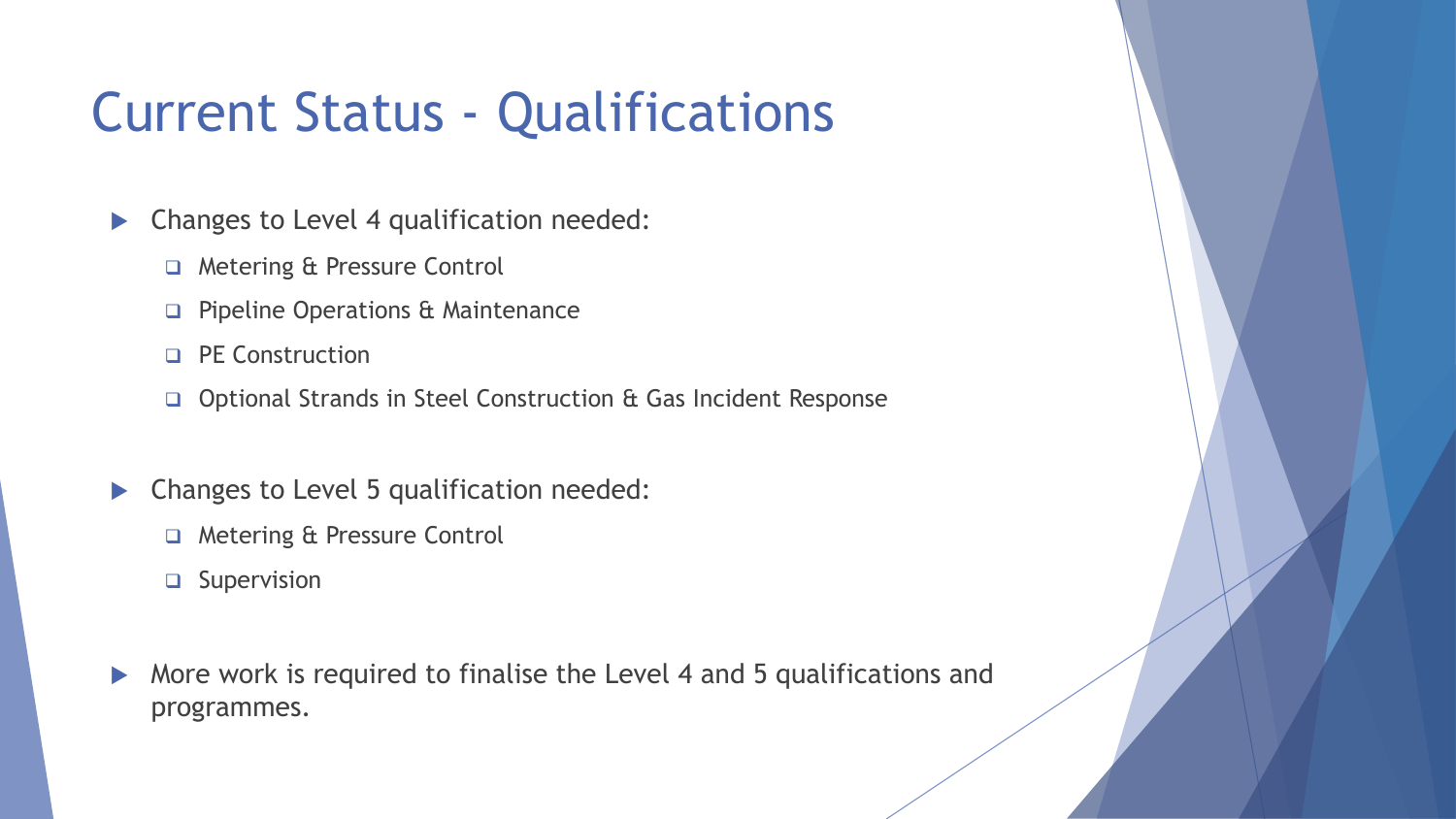### The End Goal…

#### **Qualifications Available**

- Qualification Programmes determined by Industry/MITO & approved by NZQA
- Unit Standards reviewed by Industry and approved by NZQA

#### **Learner Signs up to Training Agreement. MITO provides:**

- Workbooks for all unit standards
- Assessments
- Evidence Guides
- Above reviewed by **Industry**

#### **Leaner works through qualification programme**

- Workplace exposure and on-the-job training
- Formal training as required
- Access to Assessors
- Record of Learning with NZQA

### **CoC Obtained**

- Unit Standard obtained (open-book)
- Capstone type assessment undertaken (closed-book)
- Application for CoC Card
- CoC Card issued (administered by GANZ?)
- Periodic
- refresher/assessment to ensure current competence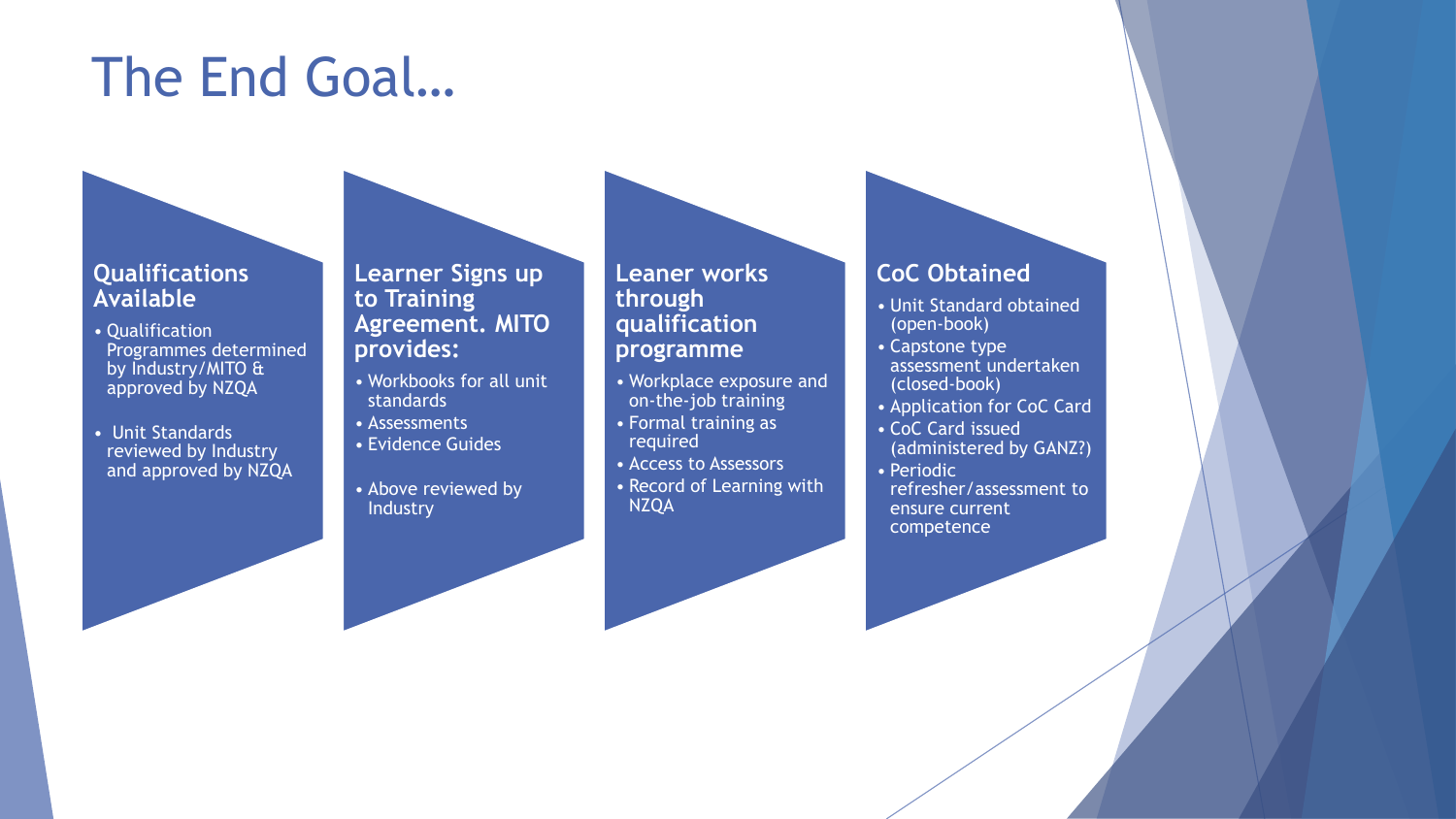### Hurdles to overcome

- Industry support and involvement in development of training and assessment resources.
- **Engagement with qualifications v focus only on the CoC**
- Administration of CoC beyond MITO
- Availability of Assessors.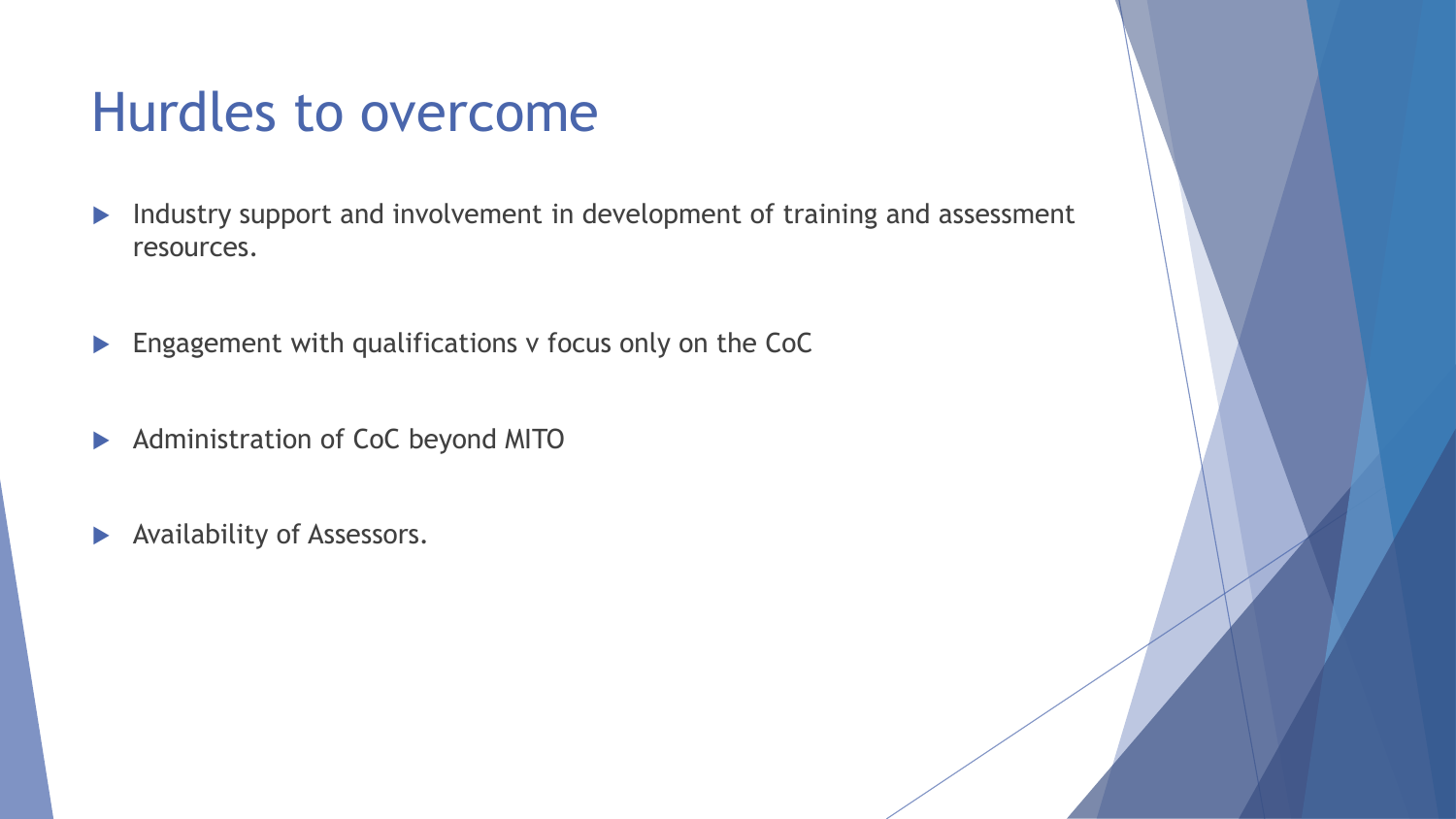### What can you do...?

- 1. Consider your Assessor needs:
	- ❑ Having Assessors available to assess learners will be key.
	- ❑ Ideally, in-house Assessors
	- ❑ Assessors must be registered with MITO.
	- ❑ MITO will endeavour to have contract Assessors available.
- 2. Support the Industry:
	- ❑ Get involved.
	- ❑ Help with the review of unit standards, workbooks, assessments and evidence guides to make sure the material is as good as it can be.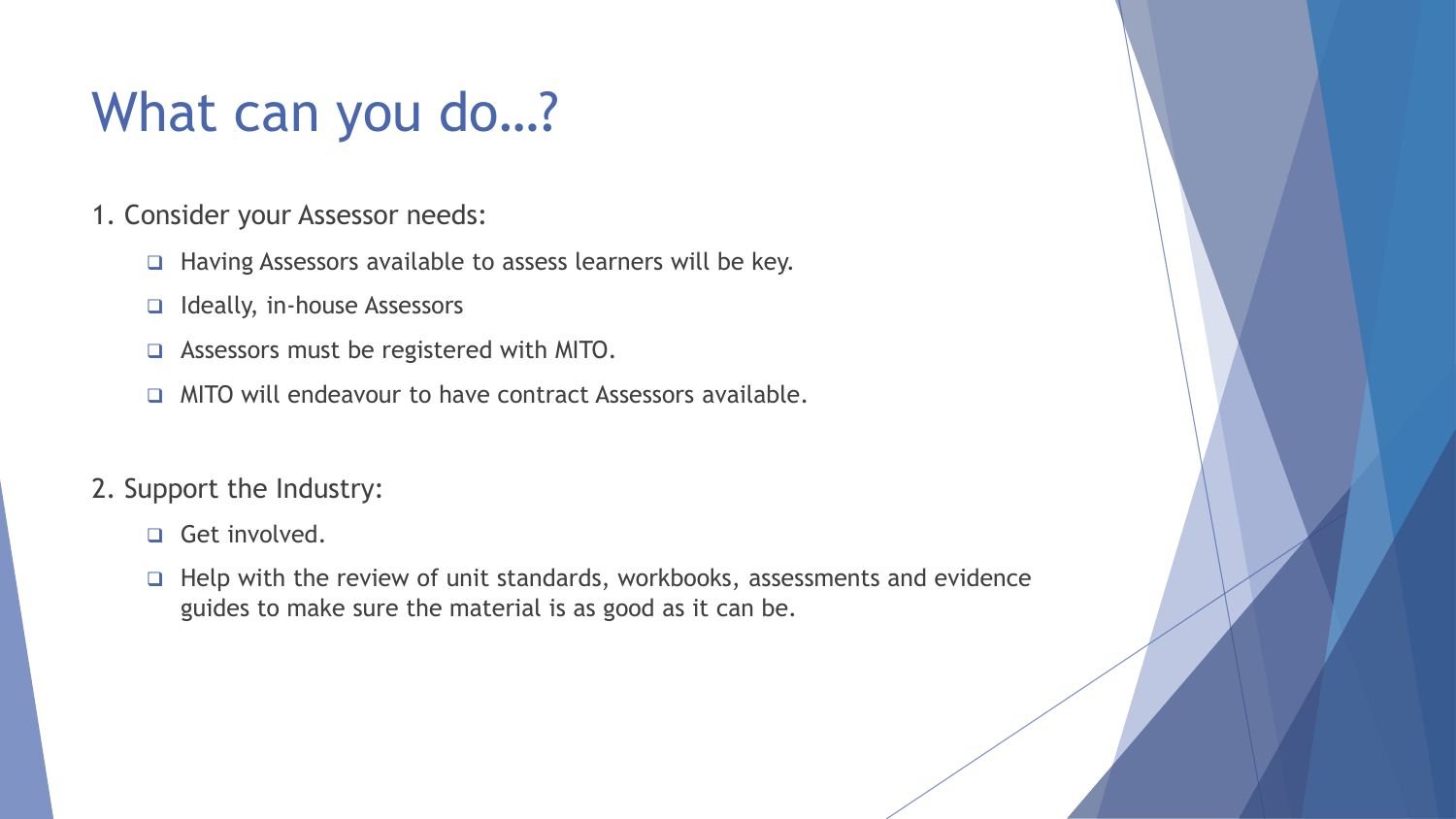### Thoughts to keep in mind….

- A common industry approach is a worthwhile goal.
- A lot of work has been done over the past two years. **There is still a lot of work to do.**
- Voluntary industry representatives do this work on top of their day jobs.
- Despite industry consultation not everyone will be happy with everything.
- The general rule is that Silence does constitute acceptance.
- It is not too late to get involved.